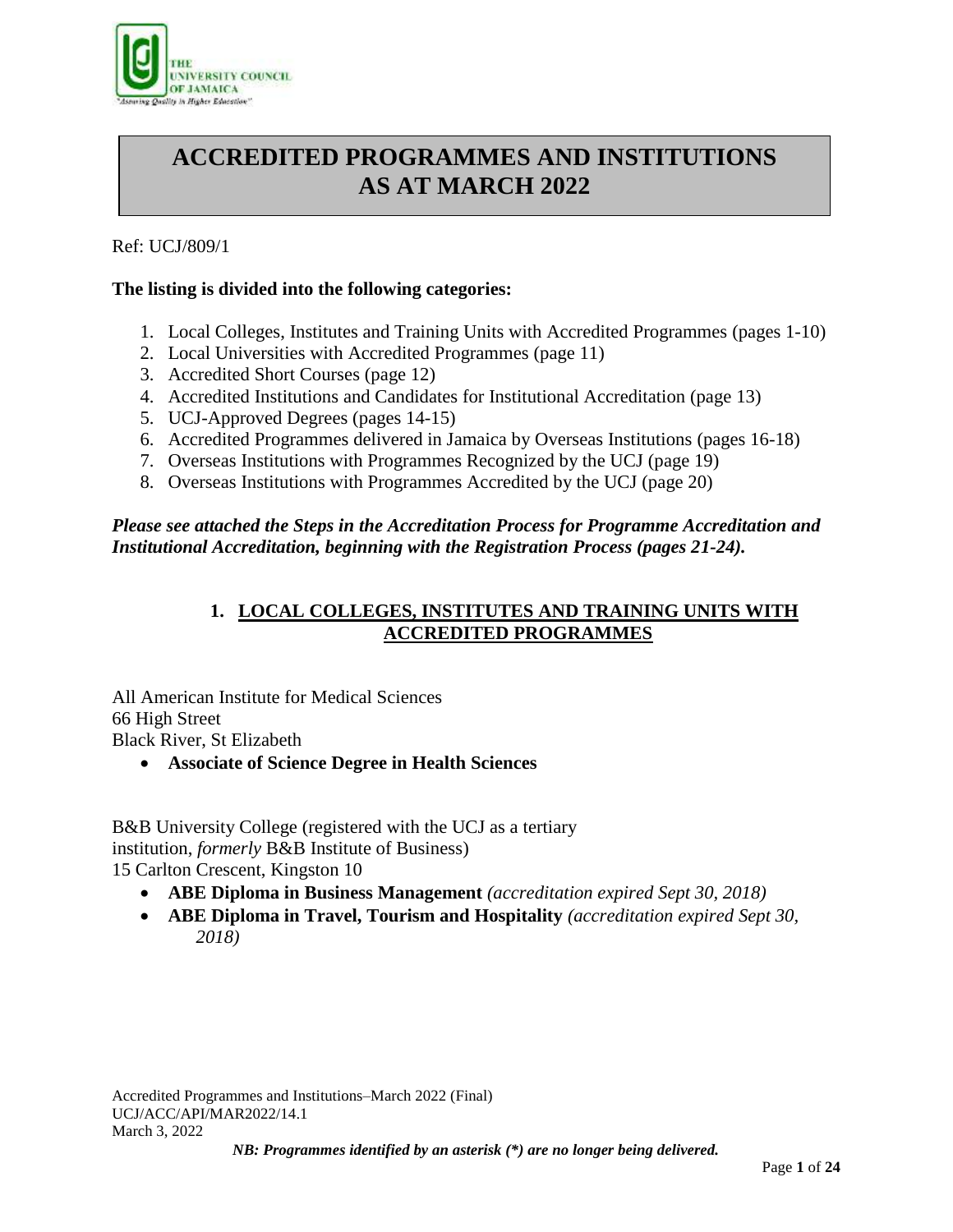

Bethel Bible College of the Caribbean - Jamaica 7 Patrick Road, Mandeville, Manchester

- **Diploma in Theology**
- **Bachelor of Theology**
- **Bachelor of Theology (Minor in Guidance and Counselling)**

Bethlehem Moravian College Malvern P.O., St. Elizabeth

- **Associate of Science in Business Administration** (*formerly* **Associate of Science in Business Studies**)
- **Associate of Science in Hospitality and Tourism Management** (*formerly* **Associate Degree in Hospitality and Tourism Management**)

Brown's Town Community College

PO Box 556, Brown's Town, St. Ann

- **Associate of Science in Business Administration** (*formerly* **Associate of Science in Business Studies**)
- **Associate of Science in Hospitality and Tourism Management**
- **Associate Degree in Applied Science (Culinary Arts Core)**
- **Associate of Science Degree in Social Work**
- **Associate of Science Degree in Management Information Systems**
- **Associate of Science Degree in Architectural and Construction Technology**

Caribbean Graduate School of Theology (CGST)

14-16 West Avenue, Kingston 8

- **Master of Arts in Counselling Psychology**
- **Master of Arts in Interdisciplinary Studies\*** (*formerly* **Master of Arts in Caribbean Ministries**)
- **Master of Arts in Theological Studies\*** (Original programme delivered up to July 2019)
- **Master of Divinity\***
- **Master of Business Administration\***

Caribbean School of Medical Sciences, Jamaica 77 Shortwood Road, Kingston 8

**Associate of Science in Natural and Applied Sciences**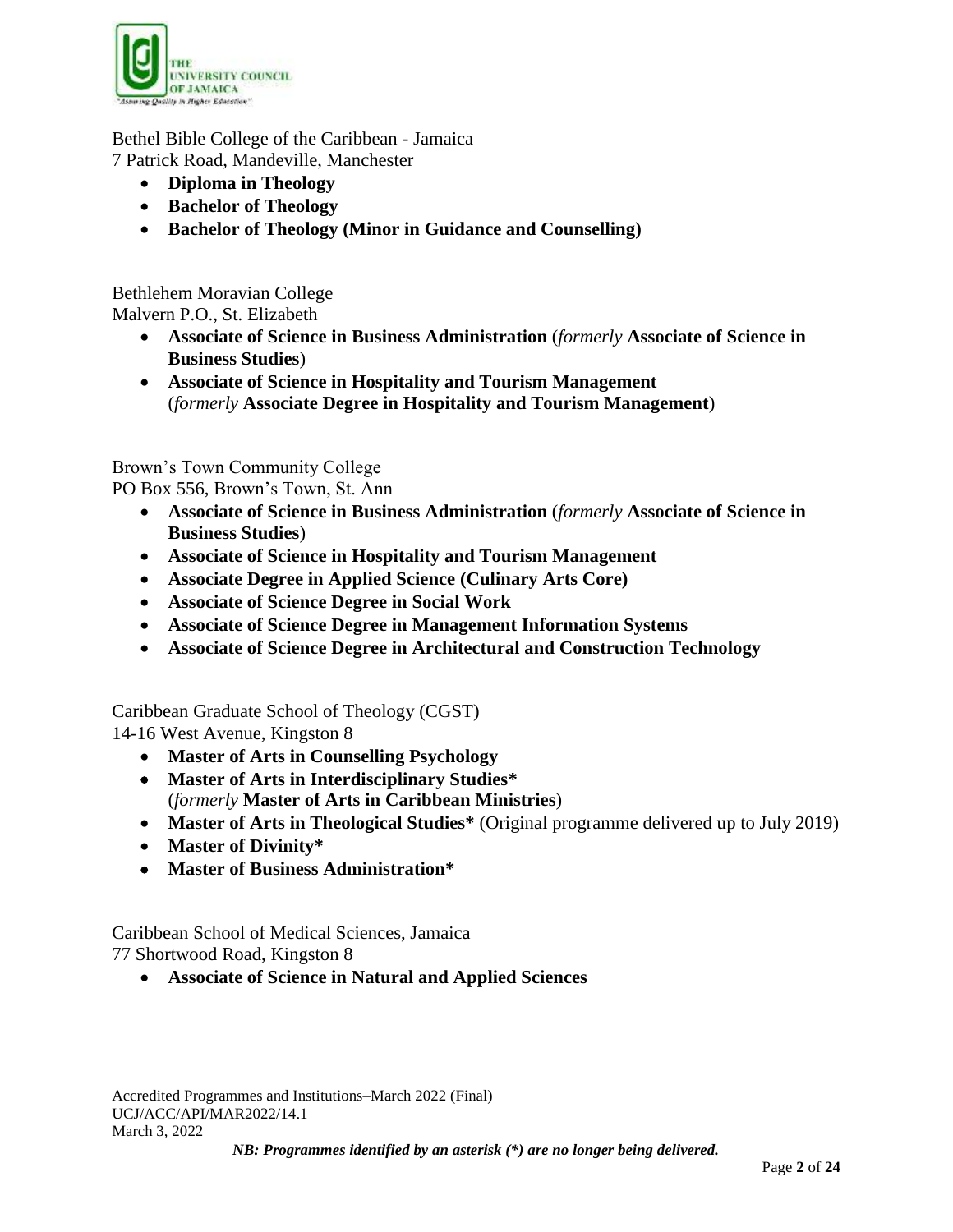

# Caribbean Wesleyan College

Torrington District, P.O. Box 17, Savanna-La-Mar, Westmoreland

- **Associate of Arts in Christian Ministry**
- **Bachelor of Arts in Christian Education**
- **Bachelor of Arts in Theology and Pastoral Ministry**

Catholic College of Mandeville Williamsfield P.O, Manchester

- **Diploma in Primary Education\***
- **Bachelor of Education (Primary)**
- **Bachelor of Education - Early Childhood**

College of Agriculture, Science and Education (CASE) Passley Gardens, Port Antonio, Portland

- **Associate of Science Degree in General Agriculture** (*formerly* **Associate of Science Degree in Agriculture**)
- **Associate of Science Degree in Natural Science**
- **Bachelor of Technology Degree in Environmental Science**
- **Bachelor of Technology Degree in Agricultural Production and Food Systems Management**
- **Associate of Science Degree in Hospitality and Tourism Management** (*formerly*  **Associate of Science Degree in Hospitality, Entertainment and Tourism**)
- **Associate of Science in Business Administration** (*formerly* **Associate of Science in Business Studies**)
- **Bachelor of Science Degree in Business Administration** (*formerly* **Bachelor of Science Degree in Business Studies)**
- **Diploma in Agriculture**
- **Associate of Science Degree in Veterinary Science**
- **Bachelor of Science Degree in Animal Science**
- **Associate of Science Degree in Natural Science (Environmental Science Major)**
- **Postgraduate Diploma in Education**
- **Bachelor of Science Degree in Agricultural Education**

# Programme(s) Under Review

**Bachelor of Science Degree in Plant Science Step 9 of 10**

College of Insurance and Professional Studies (CIPS) 3A Richmond Avenue, Kingston 10

**Associate Degree in Insurance Management**

Accredited Programmes and Institutions–March 2022 (Final) UCJ/ACC/API/MAR2022/14.1 March 3, 2022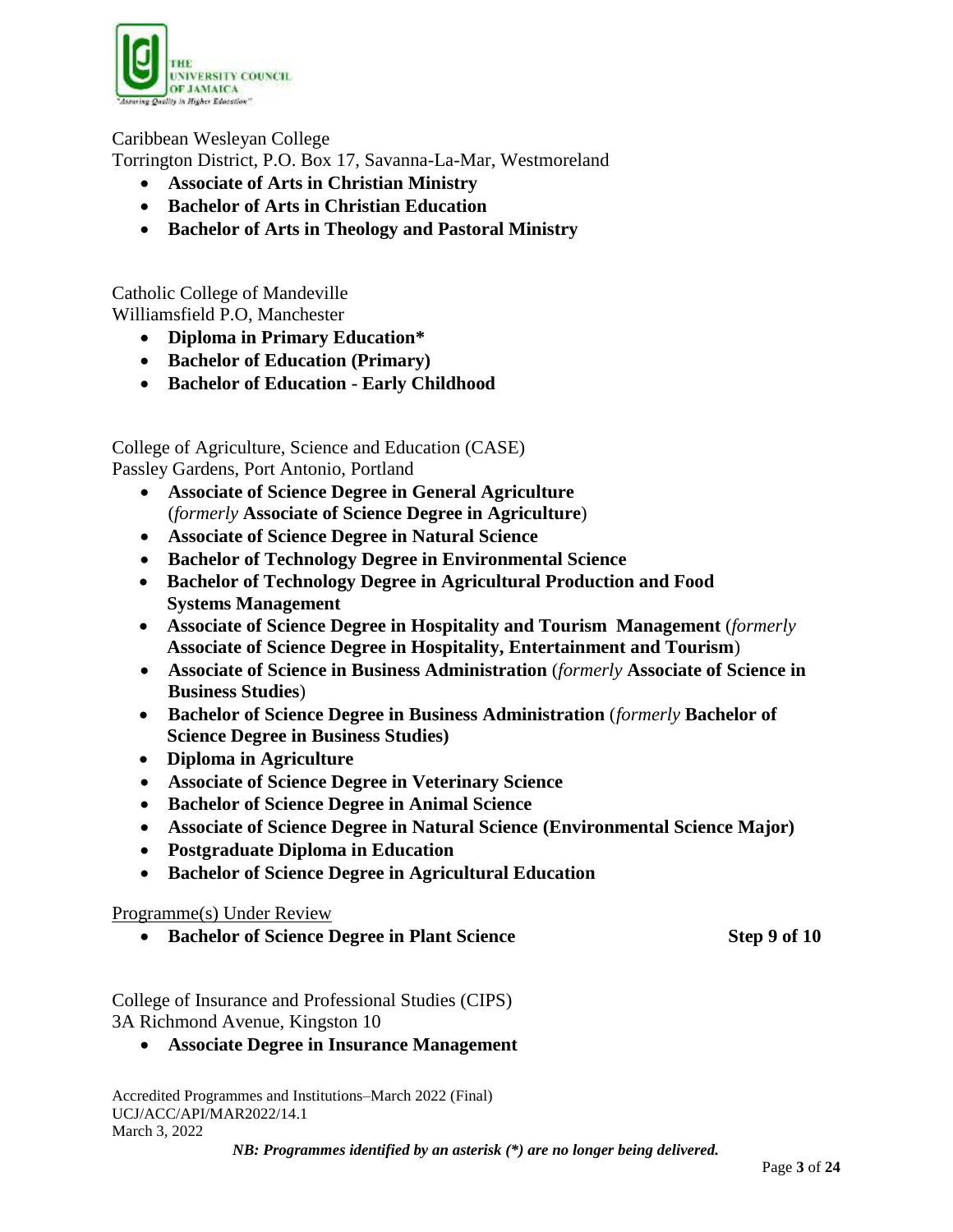

Crowne Professional College **(No longer in operation)** 53 Molynes Road, Kingston 10

- **Associate Degree in Business Administration\***
- **Associate Degree in Social Work\***
- **Associate Degree in Media and Communication\***

Edna Manley College of the Visual and Performing Arts 1 Arthur Wint Drive, Kingston 5

- **Associate of Arts in Music**
- **Bachelor of Music in Performance (***formerly* **Bachelor of Music in Jazz and Popular Music)**
- **Bachelor of Music Education**
- **Associate of Arts in Visual Arts**
- **Bachelor of Art Education**
- **Bachelor of Fine Arts (Visual Arts)** with specializations in **Visual Communication**, **Textile and Fibre Arts, Painting, Ceramics, Sculpture, Printmaking** and **Jewellery)**
- **Bachelor of Arts in Drama in Education**
- **Associate of Arts in Arts Management**
- **Bachelor of Arts in Arts Management**
- **Bachelor of Arts in Dance Education**
- **Associate of Arts in Dance Performance**
- **Bachelor of Fine Arts in Performance and Choreography**
- **Postgraduate Diploma in Arts Education**
- **Associate of Arts in Theatre Arts - Acting**
- **Bachelor of Fine Arts in Theatre Arts - Acting**

Excelsior Community College

137 Mountain View Avenue, Kingston 3

- **Associate of Science in Management Information Systems**
- **Bachelor of Science in Management Information Systems**
- **Associate of Applied Science Degree in Information Technology \***
- **Associate of Applied Science Degree in Electronic Engineering \***
- **Bachelor of Science in Computer Science \***
- **Associate of Science in Hospitality and Tourism Management** (*formerly* **Associate Degree in Hospitality, Entertainment and Tourism)**
- **Bachelor of Science in Hospitality and Tourism Management** (*formerly* **Bachelor of Science in Hospitality, Entertainment and Tourism**
- **Associate of Science in Business Administration** (*formerly* **Associate of Science in Business Studies**)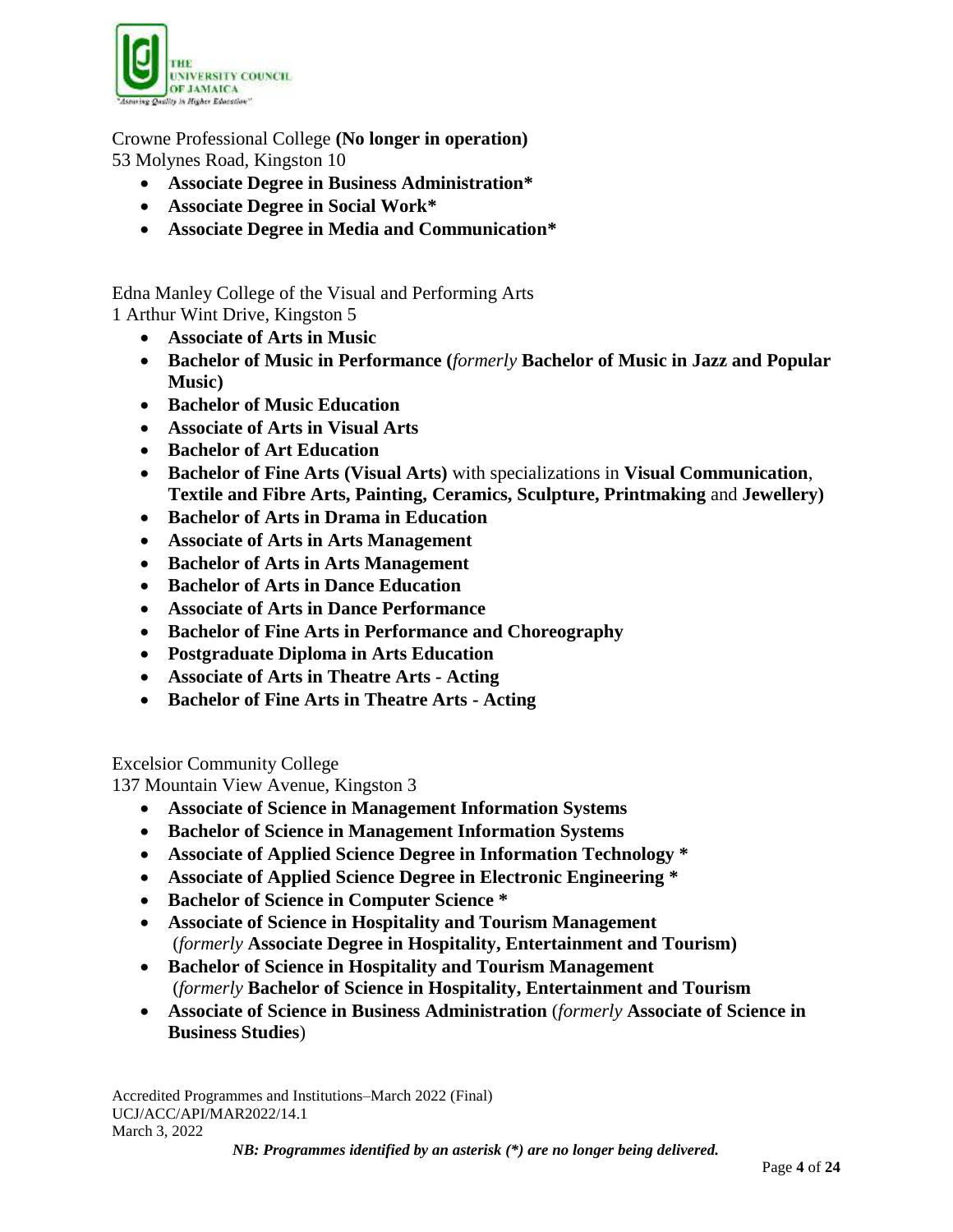

# Excelsior Community College *continued*

- **Bachelor of Science in Business Administration** ( *formerly* **Bachelor of Science in Business Studies)**
- **Associate of Science in Library Technical Studies**
- **Associate of Arts in Performing Arts**
- **Associate of Science in Information Technology**
- **Associate of Science in Environmental Studies**
- **Associate of Science in Social Work**
- **Associate of Science in Psychology**
- **Associate of Applied Science in Architectural and Construction Technology**

International University of the Caribbean (IUC) (registered with the UCJ as a tertiary institution) 47 Old Hope Road, Kingston 5

Constituent Colleges

College for Leadership and Theological Development (CLTD) (*formerly* Institute for Theological and Leadership Development)

- **Bachelor of Arts in Theology\***
- **Bachelor of Arts in Guidance and Counselling**
- **Diploma in Theology\***
- **Master of Arts in Pastoral Psychology and Counselling** (In collaboration with St. Stephen's College (SSC), Edmonton, Canada) **\***
- **Bachelor of Education (Primary)**
- **Bachelor of Arts in General Studies** *(accreditation expired Dec 31, 2021)*
- **Bachelor of Arts in Psychology** *(accreditation expired Dec 31, 2021)*
- **Master of Science in Counselling and Consulting Psychology**
- **Master of Education – Educational Administration and Leadership**

Mel Nathan College

- **Bachelor of Arts in Community Development** *(accreditation expired Dec 31, 2021)*
- **Bachelor of Science in Business Administration** Specialization in **Programme and Project Management**
- **Bachelor of Science in Business Administration**

Jamaica Stock Exchange e-Campus 40 Harbour Street, Kingston

**Post Graduate Diploma in Financial Services Management**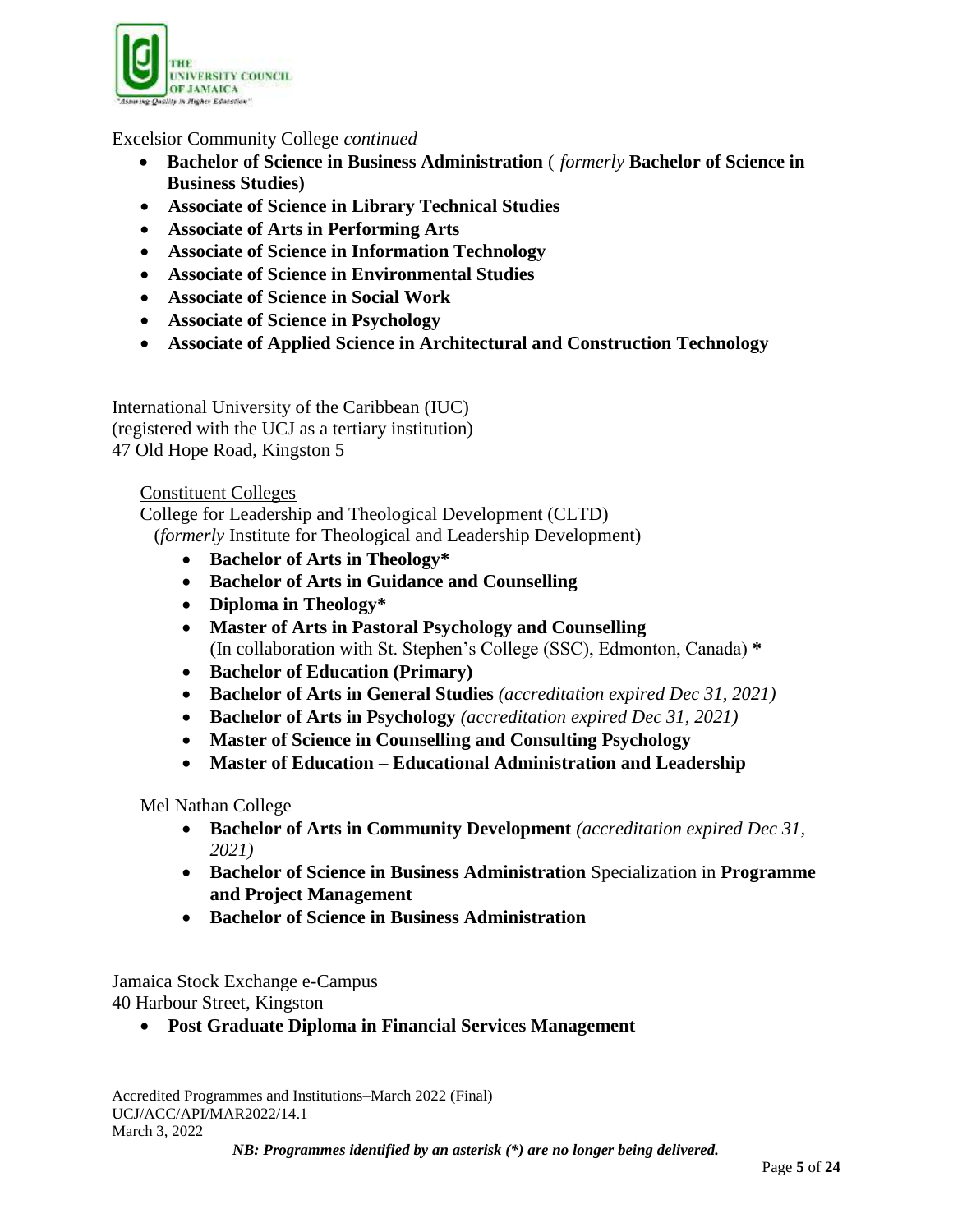

# Jamaica Theological Seminary (JTS)

14-16 West Avenue, Kingston 8

- **Bachelor of Arts in Theology**
- **Bachelor of Arts in General Studies**
- **Bachelor of Arts in Guidance and Counselling**
- **Bachelor of Social Work**
- **Bachelor of Arts in Social and Professional Transformation**
- **Bachelor of Arts in Applied Behaviour Analysis**

Joint Board of Teacher Education (JBTE) 14 Gibraltar Camp Way University of the West Indies Mona, Kingston 7

**Associate Degree in Early Childhood Education**

Knox Community College

Spalding P.O., Clarendon

- **Certificate in Environmental Studies/Sciences \***
- **Diploma in Environmental Studies/Sciences \***
- **Associate of Science in Environmental Studies**
- **Bachelor of Science in Environmental Studies**
- **Associate of Science in Hospitality and Tourism Management** (*formerly* **Associate Degree in Hospitality, Entertainment and Tourism)**
- **Associate of Science in Business Administration** (*formerly* **Associate of Science in Business Studies**)
- **Bachelor of Education (Primary)**
- **Bachelor of Education (Secondary Education)\***
- **Associate of Science in Management Information Systems**
- **Associate of Applied Science in Architectural and Construction Technology (**formerly **Associate Degree in Architectural and Construction Technology)**
- **Associate of Applied Science in Engineering Technology\***
- **Associate of Science in Engineering**
- **Bachelor of Science in Business Administration** (*formerly* **Bachelor of Science Degree in Business Studies)**
- **Associate of Science Degree in Social Work**

# Programme(s) Under Review

**Bachelor of Science in Hospitality and Tourism Management Step 8 of 10**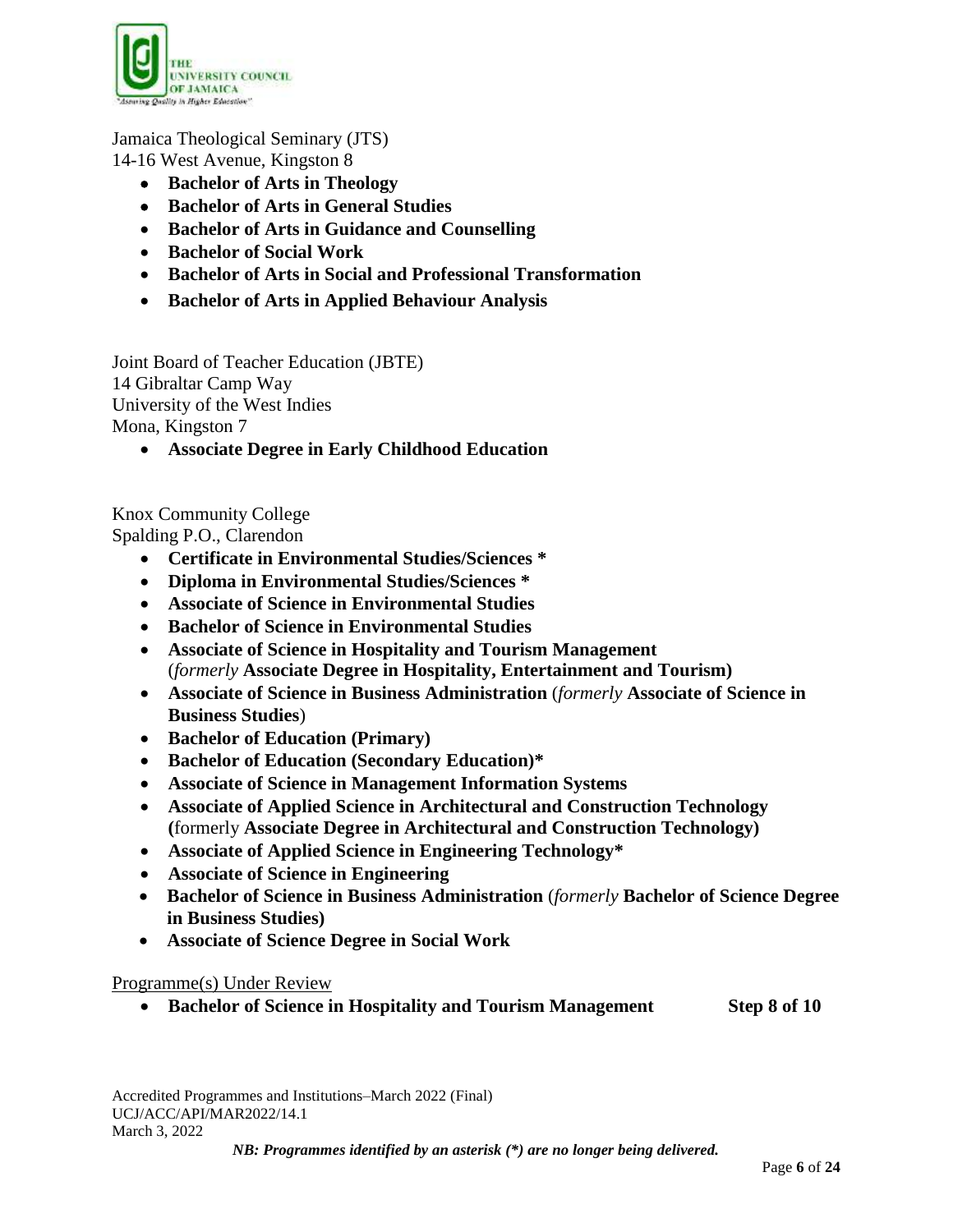![](_page_6_Picture_0.jpeg)

Management Institute for National Development (MIND) 235a Old Hope Road, Kingston 6

- **Postgraduate Diploma Tax Audit and Revenue Administration**
- **Associate of Science Degree Accounting**
- **Postgraduate Diploma General Management Programme** (*formerly* **The General Management Programme**)
- **Postgraduate Diploma Human Resource Management**
- **Postgraduate Diploma Public Sector Senior Management Development Programme\***
- **Associate of Science Degree Human Resource Management**

Midland Bible Institute

Curatoe Hill, P.O. Box 400, May Pen, Clarendon

- **Bachelor of Arts in Psychology**
- **Bachelor of Arts in Theology**

Moneague College

Moneague, St. Ann

- **Associate of Science in Hospitality and Tourism Management**
- **Associate of Science in Management Information Systems**
- **Associate of Science in Business Administration** (*formerly* **Associate of Science in Business Studies**)
- **Bachelor of Science in Business Administration** ( *formerly* **Bachelor of Science Degree in Business Studies)**
- **Associate of Science in Social Work**
- **Associate of Science in Psychology**
- **Associate of Science in Environmental Studies**
- **Bachelor of Science in Environmental Studies**
- **Associate of Science in Computer Servicing and Electronics**
- **Bachelor of Science in Hospitality and Tourism Management**
- **Associate of Science in Criminal Justice**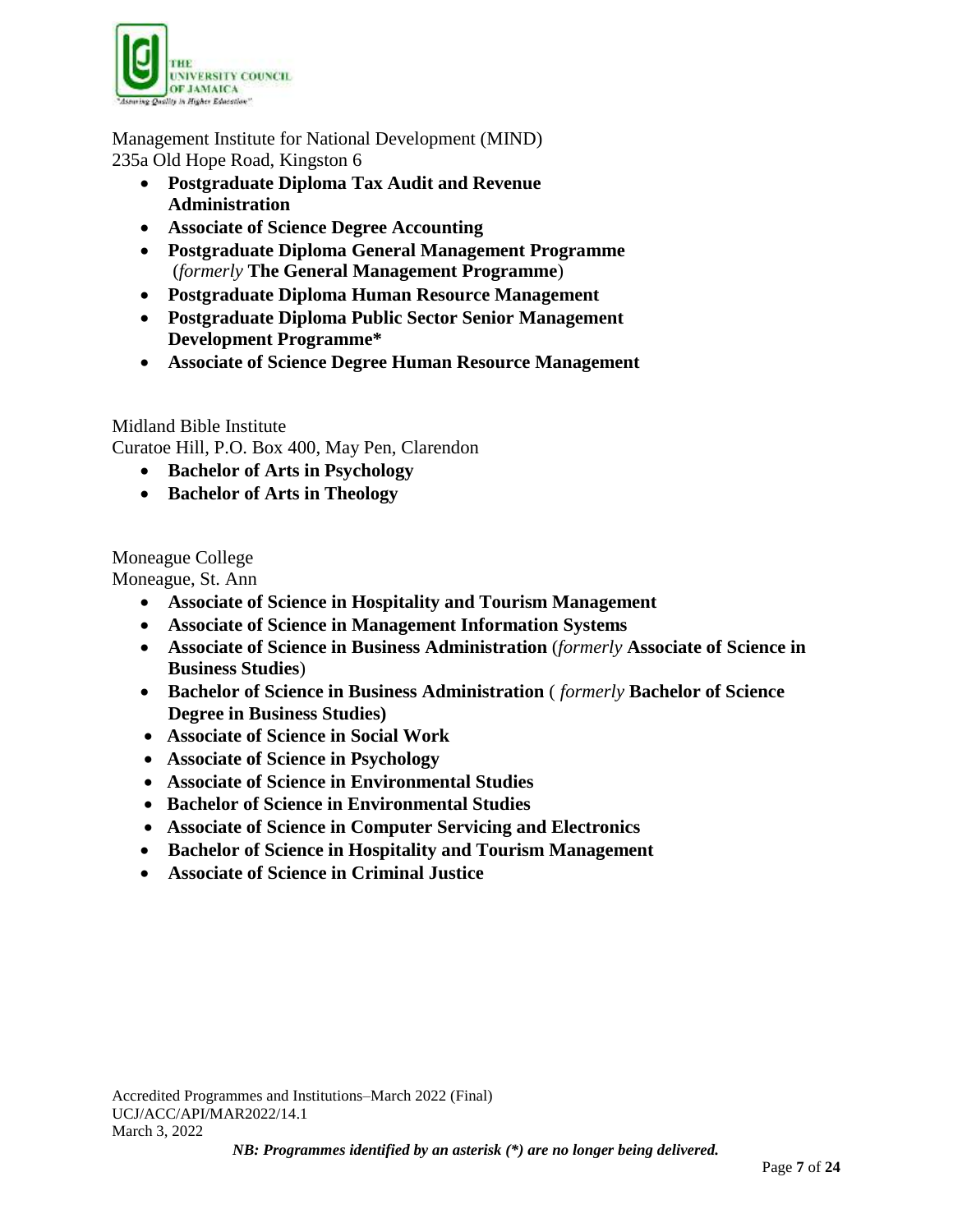![](_page_7_Picture_0.jpeg)

# Montego Bay Community College

Alice Eldemire Drive, Montego Bay, St. James

- **Associate of Science in Hospitality and Tourism Management**
- **Associate of Science in Business Administration** (*formerly* **Associate of Science in Business Studies**)
- **Associate of Science in Architectural and Construction Technology**
- **Bachelor of Science in Hospitality and Tourism Management**
- **Bachelor of Science in Management Information Systems**
- **Associate of Science in Management Information Systems**
- **Bachelor of Science in Business Administration** ( *formerly* **Bachelor of Science Degree in Business Studies)**
- **Associate of Applied Science in Culinary Arts**
- **Associate of Science in Engineering**
- **Associate of Science in Agricultural Technology**
- **Associate of Science in Social Work**
- **Bachelor of Science in Environmental Studies**
- **Associate of Applied Science in Funeral Service and Mortuary Science**
- **Associate of Applied Science in Fashion Designing**

NCB Corporate Learning Campus

(*formerly* NCB Staff Training Centre)

2 ½ Altamont Crescent, Kingston 5

**Management Trainee Programme – Postgraduate Diploma**

Portmore Community College

P.O. Box 233, Waterford, St. Catherine

- **Associate of Science in Business Administration** (*formerly* **Associate of Science in Business Studies**)
- **Associate of Science in Computer Applications and Business Studies**
- **Bachelor of Science in Business Administration** ( *formerly* **Bachelor of Science Degree in Business Studies)**
- **Associate of Science in Computer Servicing and Electronics**
- **Associate of Science in Management Information Systems**
- **Associate of Science in Hospitality and Tourism Management**
- **Associate of Science in Social Work**
- **Associate of Science in Engineering**
- **Applied Associate of Science in Architectural and Construction Technology**
- **Bachelor of Science in Hospitality and Tourism Management**
- **Bachelor of Science Degree in Management Information System**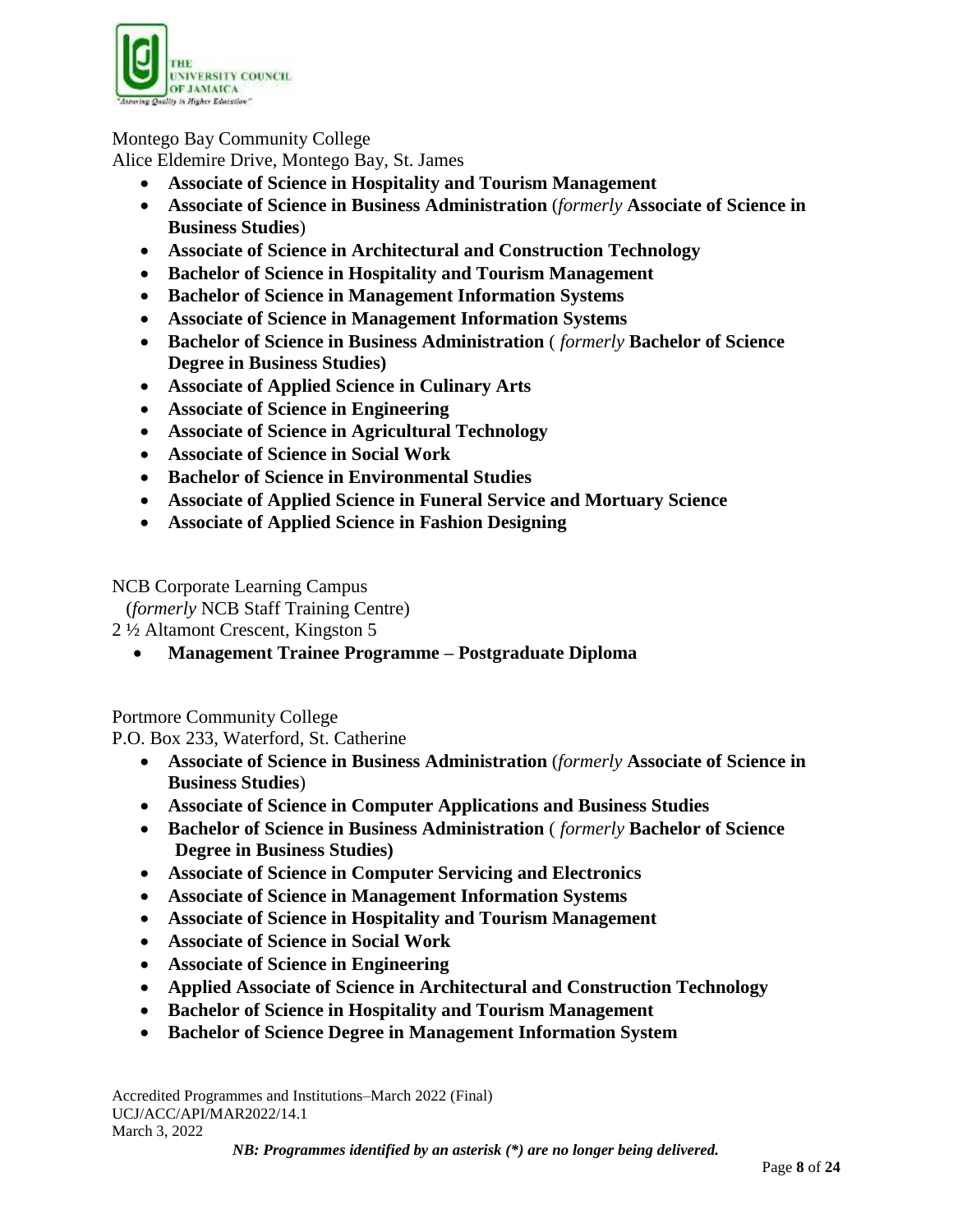![](_page_8_Picture_0.jpeg)

Regent College of the Caribbean (*formerly* Jamaica Bible College) 7 Brumalia Road, Mandeville, Manchester

- **Diploma in Theology**
- **Associate Degree in Business Studies**
- **Bachelor of Arts in Theology**

Sigma College of Nursing and Applied Sciences 34 Top Road P O Box 437, Brown's Town St. Ann

**Associate Degree in Health Sciences**

The Hydel University College Ferry, St. Catherine

- **Bachelor of Education in Early Childhood Education**
- **Bachelor of Education in Primary Education**

United Theological College of the West Indies 7 Golding Avenue, Kingston 7

**Diploma in Ministerial Studies\***

Vector Technology Institute

35A Eastwood Park Road, Kingston 10

- **Associate Degree in Computer Systems Technology**
- **Bachelor of Science in Technology Management**
- **Bachelor of Science in Information and Communication Technology**

Vocational Training Development Institute (VTDI) 6 Gordon Town Road, Kingston 6

- **Post Graduate Diploma in Education and Training**
- **Diploma in Career Development** (*formerly* **Diploma in Career Guidance and Counselling**) \*
- **Information and Communication Technology (ICT) Instructor Training Diploma\***
- **Diploma in Information and Communication Technology\***
- **Diploma in Entrepreneurship & Business Development \***
- **Associate of Science Degree in Information and Communication Technology**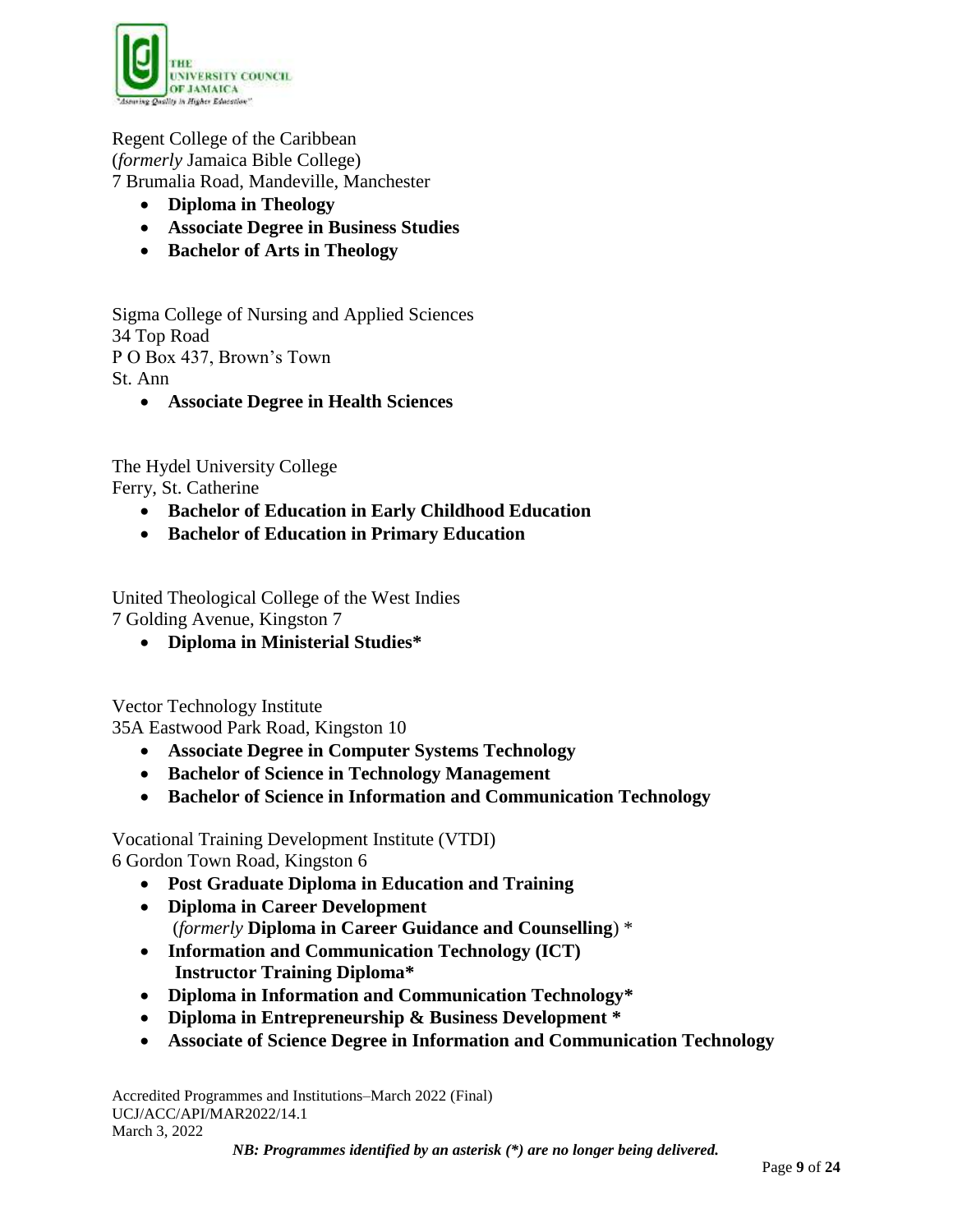![](_page_9_Picture_0.jpeg)

Western Hospitality Institute

Holiday Village, Rose Hall, St. James

- **Associate of Science in Culinary Chef Management** *(accreditation expired Aug 31, 2021)*
- **Associate of Science in Food and Beverage Management** *(accreditation expired Aug 31, 2021)*
- **Associate of Science in Hotel and Restaurant Management** *(accreditation expired Aug 31, 2021)*
- **Associate of Science Degree in Tourism Management** *(accreditation expired Aug 31, 2021)*
- **Bachelor of Science in Hospitality Management** *(accreditation expired Dec 30, 2021)*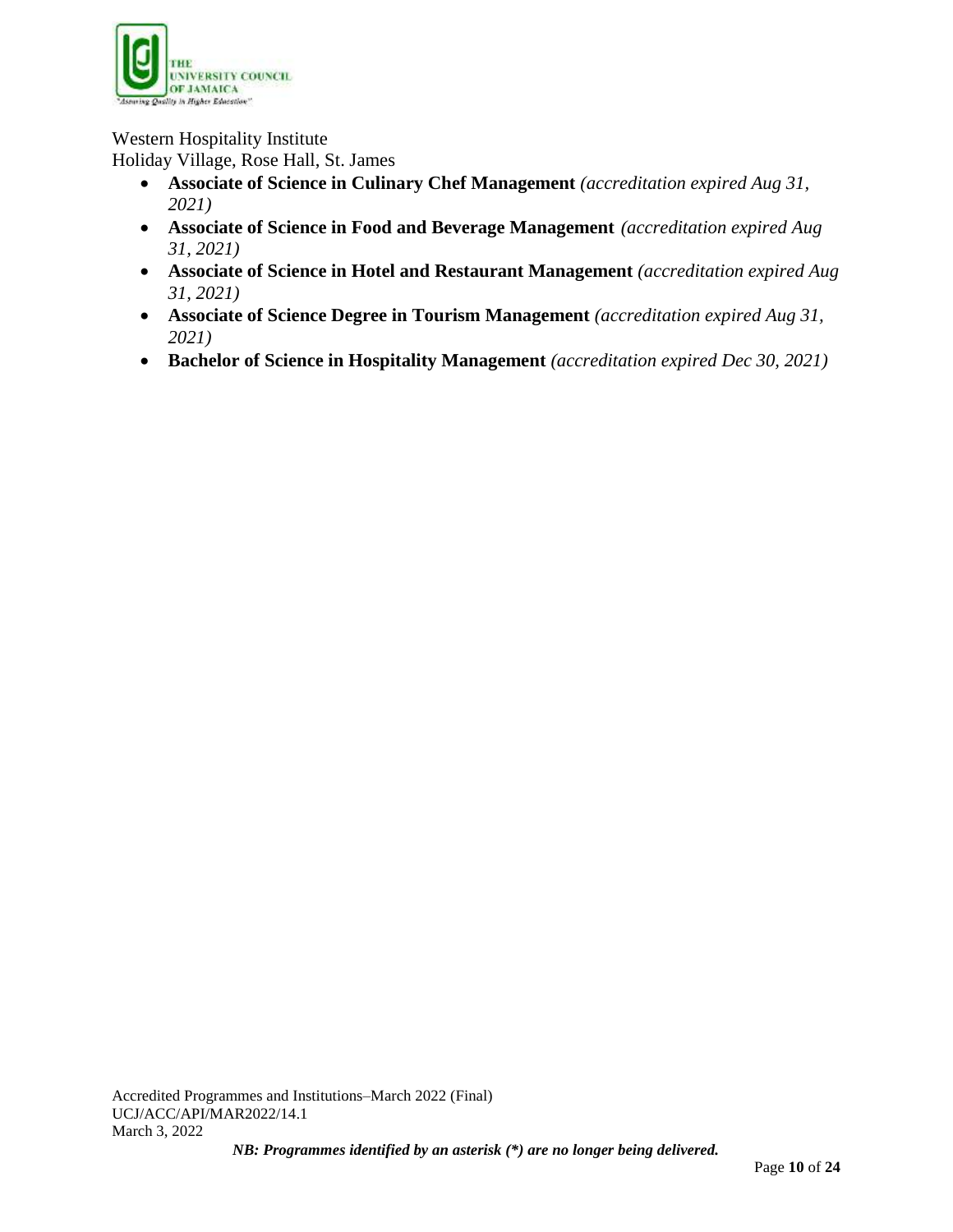![](_page_10_Picture_0.jpeg)

# **2. LOCAL UNIVERSITIES WITH ACCREDITED PROGRAMMES**

Caribbean Maritime University (CMU) (*formerly* Caribbean Maritime Institute) Palisadoes Park, P.O. Box 8051, CSO, Kingston

- **Associate of Applied Science in Industrial Systems Operation and Maintenance** (*formerly* **Associate Degree in Industrial Systems Operation and Maintenance**)
- **Diploma in International Shipping and Logistics**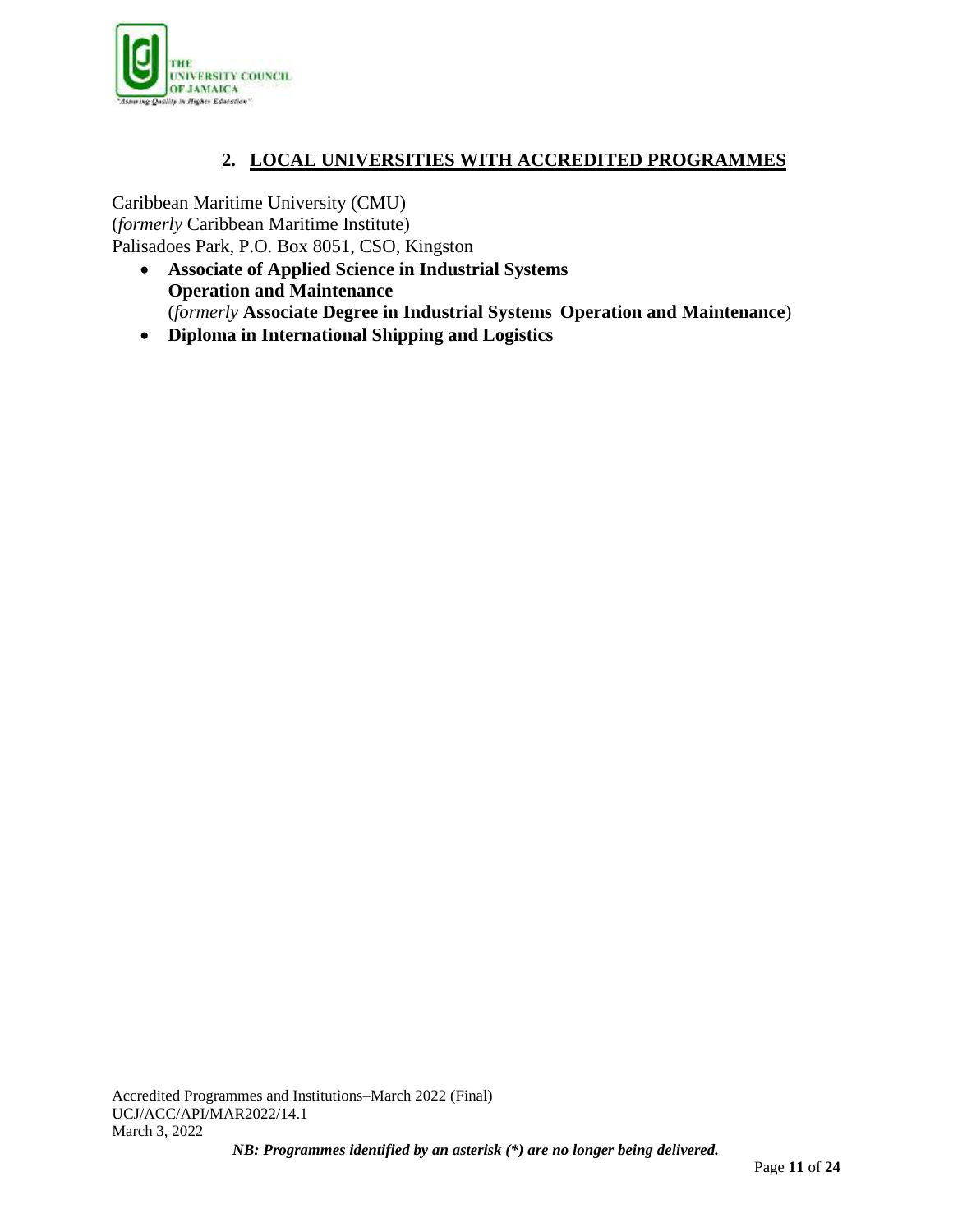![](_page_11_Picture_0.jpeg)

# **3. ACCREDITED SHORT COURSES**

Fitz Ritson and Associates 10 Holborn Road, Kingston 5

- **Portfolio Management**
- **Strategic Financial Management\***
- **Introductory Financial Analysis**
- **Securities and Portfolio Management\***

INPRI Jamaica Ltd

27 Fairfax Drive, Kingston 19

**Public Sector Procurement Certification Series** 

NCB Corporate Learning Campus

(*formerly* NCB Staff Training Centre) 2 ½ Altamont Crescent, Kingston 5

- **Branch Management Programme**
- **Leadership Development Programme (***formerly* **Middle Management Programme)**
- **Management Development Programme (***formerly* **Junior Management Programme)**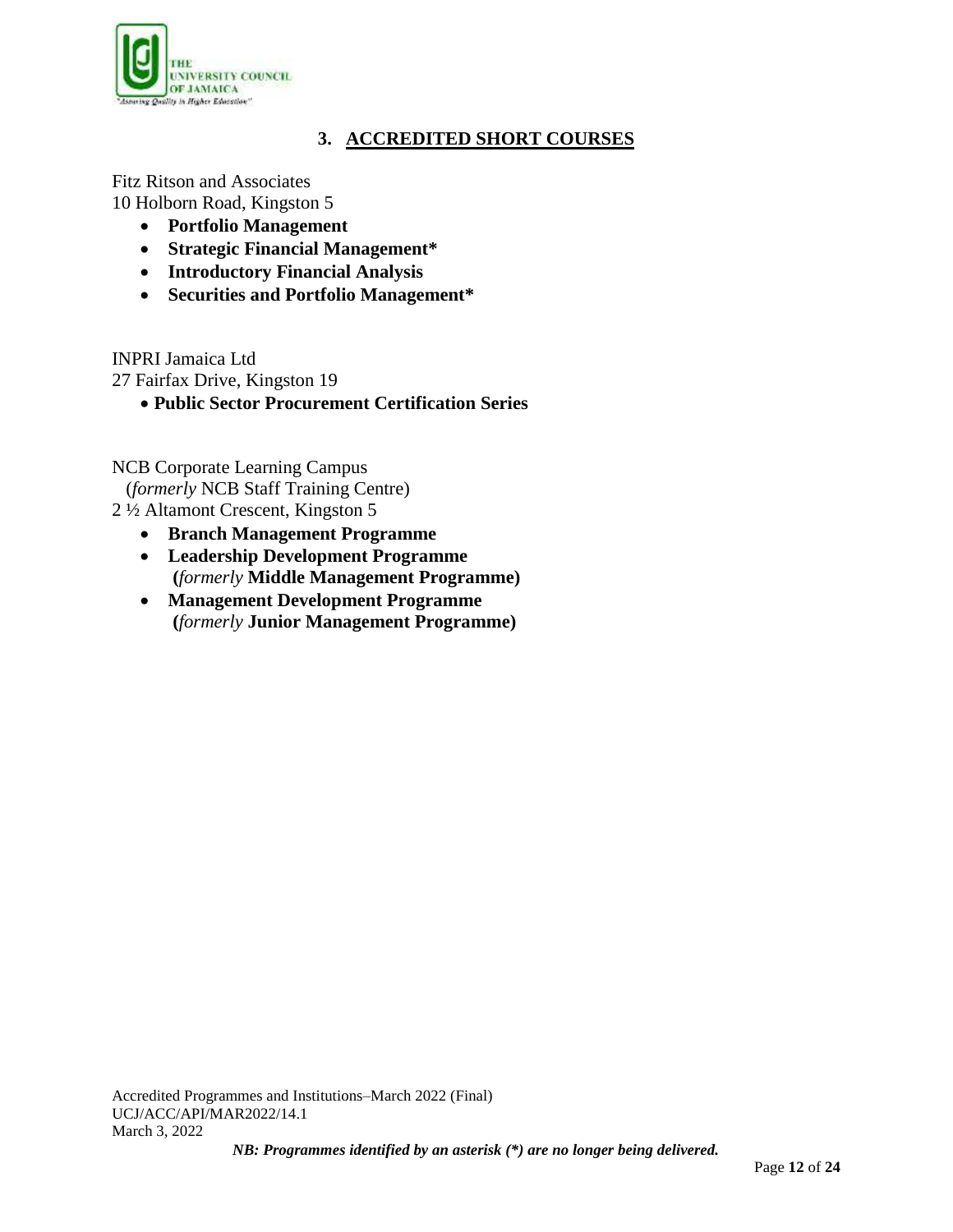![](_page_12_Picture_0.jpeg)

# **4. ACCREDITED INSTITUTIONS AND CANDIDATES FOR INSTITUTIONAL ACCREDITATION**

*(All tertiary level programmes offered by the Accredited institution have the same standing and recognition as the Accredited programme.*)

**Northern Caribbean University (NCU) (inclusive of the Western and Eastern Regional Campuses)** Main Campus: Manchester Road, Mandeville, Manchester

**The Mico University College** 1A Marescaux Road Kingston 5

**The University of the West Indies, Mona Campus (inclusive of the Western and Bahamian Campuses)** Main Campus: Mona, Kingston 7

**University of the Commonwealth Caribbean** (registered with the UCJ as a university college, *formerly the University College of the Caribbean*) **(inclusive of May Pen, Mandeville, Montego Bay and Ocho Rios Regional Campuses)** Main Campus: 17 Worthington Avenue Kingston 5

**University of Technology, Jamaica (UTech) (inclusive of the Western Campus)** Main Campus: 237 Old Hope Road, Kingston 6

# **CANDIDACY - INSTITUTIONAL ACCREDITATION**

**(The institutions have applied for institutional accreditation and have satisfied the eligibility criteria. See Steps in the process for Institutional Accreditation on pages 24-25.)**

**Excelsior Community College Step 6 of 8** 137 Mountain View Avenue Kingston 3

**Moneague Colleague Step 3 of 8** Moneague, St Ann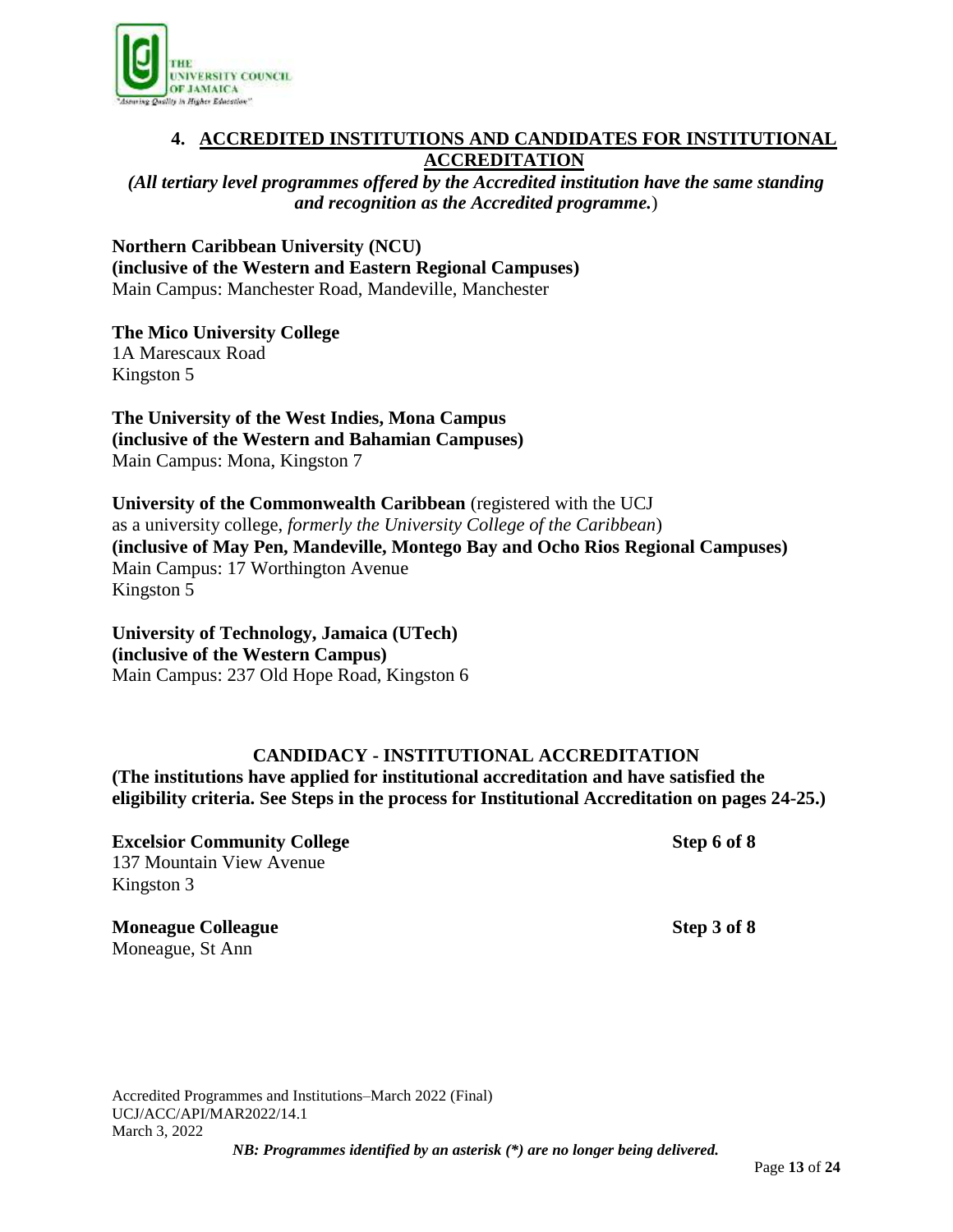![](_page_13_Picture_0.jpeg)

# **5. UCJ-APPROVED DEGREES**

*(The UCJ-Approved degree has the same standing and recognition as the Accredited programme)*

*NB: The programmes identified by the symbol '#' were delivered as UCJ-Approved degrees by the Teachers' Colleges and are no longer offered as UCJ-Approved degrees. Please contact the Colleges for further information.*

Bethlehem Moravian College Malvern P.O., St. Elizabeth

- **Bachelor of Education (Secondary)** With specialization in **Information Technology, Business Education***#*
- **Bachelor of Education (Primary)***#*

Caribbean Maritime University (CMU) (*formerly* Caribbean Maritime Institute) Palisadoes Park, P.O. Box 8051, CSO, Kingston

- **Bachelor of Science in Security Administration and Management**
- **Bachelor of Engineering in Industrial Systems**
- **Master of Science in Logistics and Supply Chain Management**
- **Bachelor of Science in Logistics and Supply Chain Management**
- **Bachelor of Science in International Shipping**
- **Bachelor of Science in Port Management**
- **Bachelor of Science in Cruise Shipping and Marine Tourism**

Church Teachers' College

Manchester Road, Mandeville, Manchester

 **Bachelor of Education (Secondary)** With specializations in **Human Ecology**, **Mathematics**, **English**, **Social Studies***#*

College of Agriculture, Science and Education Passley Gardens, Port Antonio, Portland

- **Bachelor of Education (Secondary)** With specialization in **Mathematics***#*
- **Bachelor of Education (Primary)***#*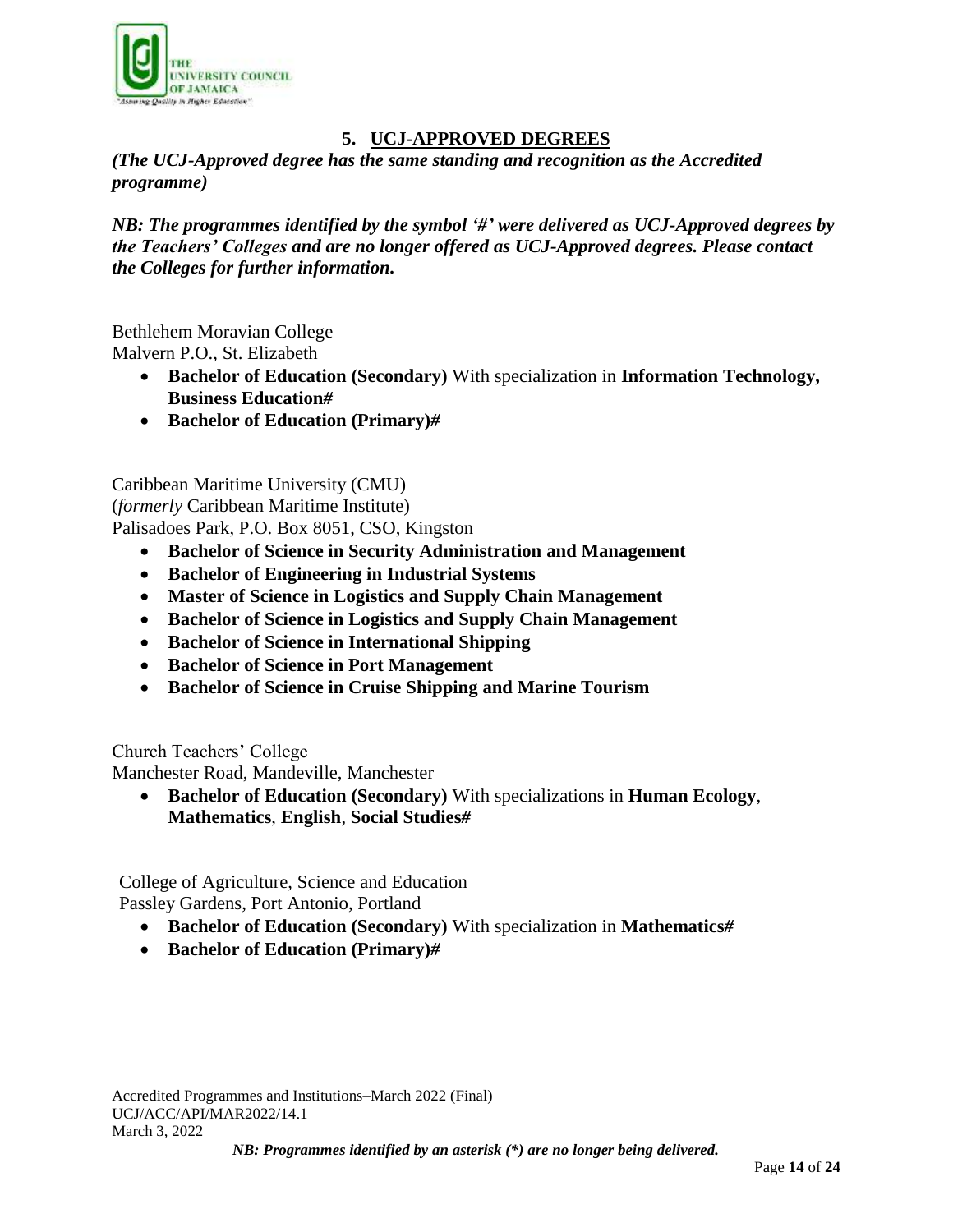![](_page_14_Picture_0.jpeg)

G.C. Foster College of Physical Education & Sport Angels Walks Road, Spanish Town, St. Catherine

- **Bachelor of Physical Education**
- **Associate of Science Degree in Recreation and Sport (Coaching)**

Moneague College Moneague, St. Ann

**Bachelor of Education (Primary)***#*

St. Joseph's Teachers' College 16 Old Hope Road, Kingston 5

- **Bachelor of Education (Early Childhood)***#*
- **Bachelor of Education (Primary)***#*

Sam Sharpe Teachers' College P.O. Box 40, Granville P.A., St. James

- **Bachelor of Education (Early Childhood)***#*
- **Bachelor of Education (Primary)***#*
- **Bachelor of Education (School Counselling)***#*
- **Bachelor of Education (Special Education)***#*

Shortwood Teachers' College

77 Shortwood Road, Kingston 8

- **Bachelor of Education (Early Childhood)***#*
- **Bachelor of Education (Secondary)** With specializations in **Human Ecology**, **English**, **Mathematics, Religious Education, Geography/History, Modern Languages***#*

Vocational Training Development Institute (VTDI) 6 Gordon Town Road, Kingston 6

- **Bachelor of Science in Career Development**
- **Bachelor of Science in Information and Communication Technology**
- **Bachelor of Education in Applied Technology with specializations in Automotive Technology, Construction Technology, Electrical Technology, Beauty Services, Business Studies,** and **Food Preparation**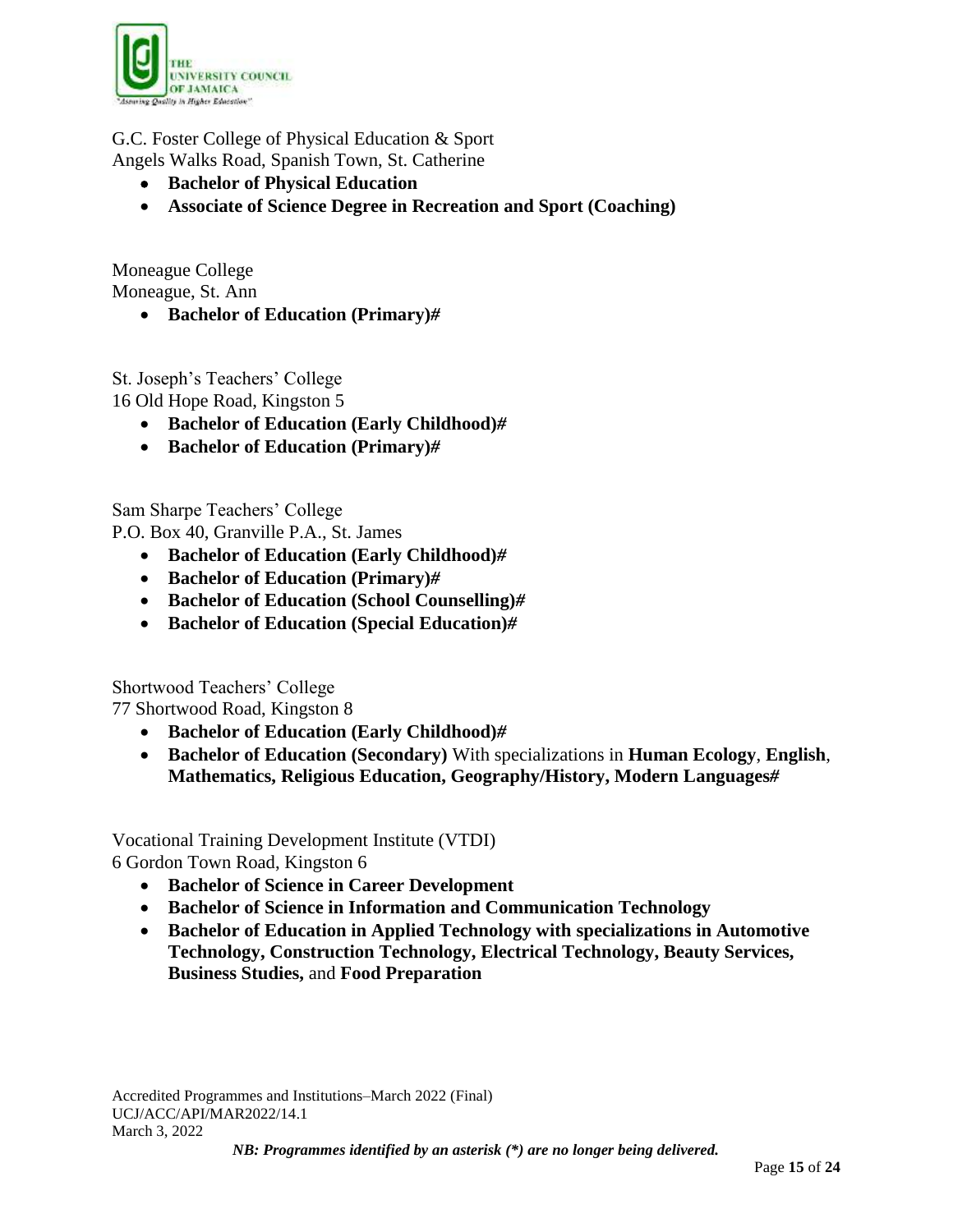![](_page_15_Picture_0.jpeg)

# **6. ACCREDITED PROGRAMMES DELIVERED IN JAMAICA BY OVERSEAS INSTITUTIONS**

Central Connecticut State University, USA/Sam Sharpe Teachers' College/The Mico University College

- **Master of Science in Educational Leadership\***
- **Master of Science in Reading and Language Arts\***

Eastern Connecticut State University, USA/Hanover Education Foundation

**Bachelor of Arts in Sociology and Applied Social Relations \***

Florida International University, USA/University of the Commonwealth Caribbean (registered with the UCJ as a university college, *formerly* the University College of the Caribbean)

- **Executive Master of Business Administration\***
- **Master of Science in Curriculum and Instruction\***
- **Master of Science in Human Resource Management\***

Manchester Business School, UK/The Jamaica Institute of Financial Services (*formerly* Jamaica Institute of Bankers)

**Master of Business Administration \***

Mount Saint Vincent University, Canada/JACAE

- **Master of Education** (**in Lifelong Learning;** *formerly* **Adult Education**) \*
- **Master of Arts in Education** (**in Lifelong Learning;** *formerly* **Adult Education**) \*
- **Bachelor of Education** (Primary Education) *in association with* **St. Joseph's Teachers' College \***
- **Bachelor of Education** (Primary Education) *in association with the* **College of Agriculture, Science and Education \***

Nova Southeastern University, USA

- **Master of Business Administration\***
- **Bachelor of Science in Professional Management \***
- **Master of Science in Human Resource Management \***
- **Master of Science in Instructional Technology and Distance Education \***
- **Doctor of Education in Instructional Technology and Distance Education \***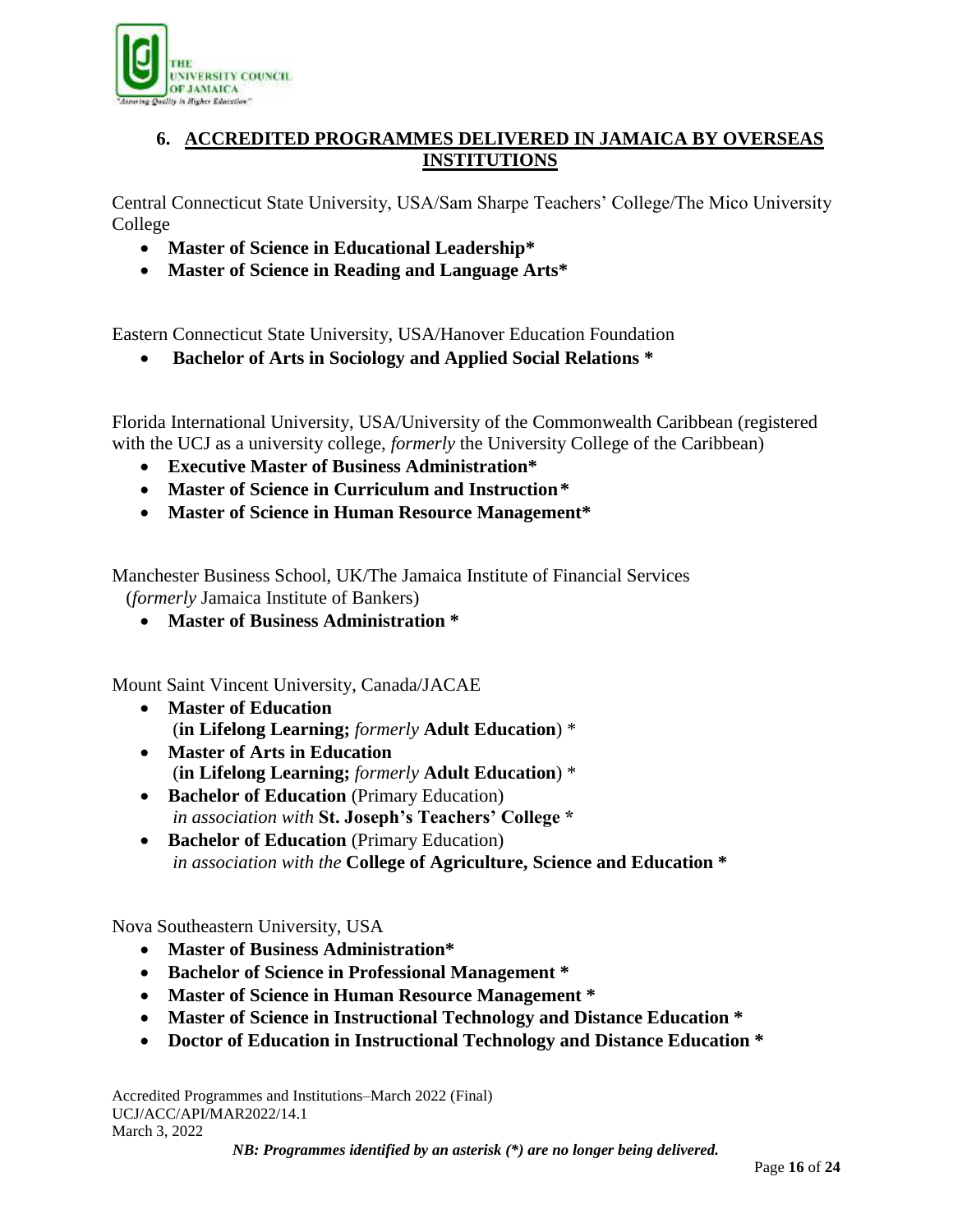![](_page_16_Picture_0.jpeg)

Nova Southeastern University, USA *continued*

- **Master of Science in Education\*** with specializations in Teaching and Learning and Exceptional Student Education (formerly Varying Exceptionalities and/or Special Education)
- **Bachelor of Science in Applied Professional Studies\*** (Concentration in Teaching and Learning)
- **Doctor of Education (Ed.D.) with concentration in Organizational Leadership** Concentrations Under Review Reading Education; Higher Education Leadership; Healthcare Education; Special Education; Science, Technology, Engineering and Mathematics (STEM); Instructional Technology and Distance Education; Instructional Leadership; Educational Leadership **Step 9 of 10**

Ohio State University / Edna Manley College of the Visual and Performing Arts

**Master of Arts in Art Education**

Saint Mary's University of Minnesota, USA/Catholic College of Mandeville

**Master of Education in Teaching and Learning** 

Temple University, USA/Church Teachers College

- **Bachelor of Science in Education \***
- **Master of Education in Educational Leadership** *formerly* **Master of Education in Educational Administration**)
- **Doctor of Education in Educational Leadership**

University College Birmingham (*formerly* Birmingham College of Food, Tourism and Creative Studies), UK

 **Master of Arts in Professional Hospitality and Tourism Management (***formerly* **Master of Science in Hospitality with Tourism Management**) \*

University of New Orleans, USA

**Master of Business Administration (Executive MBA) \***

University of South Florida, USA/Shortwood Teachers' College

**Masters in Early Childhood Education\***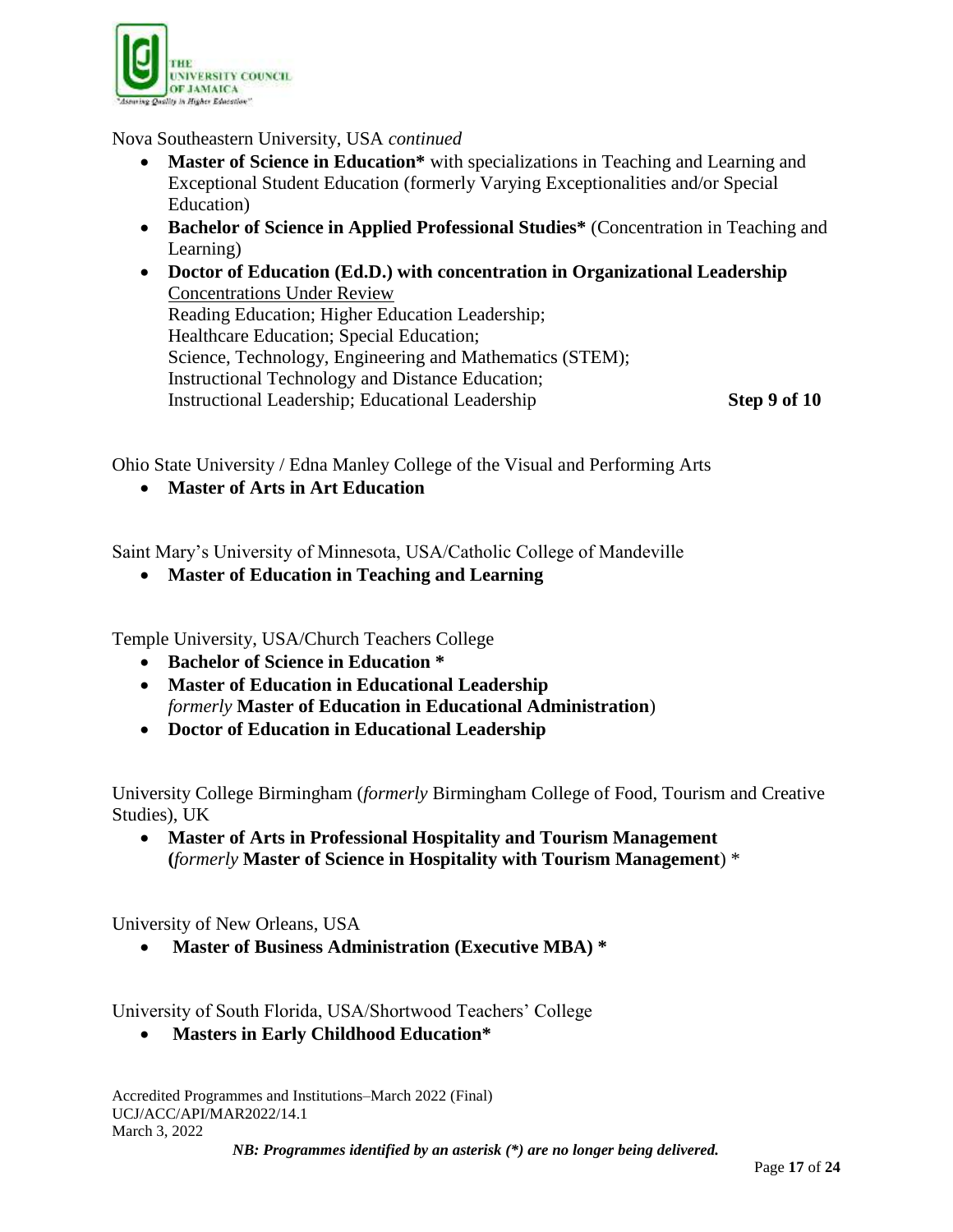![](_page_17_Picture_0.jpeg)

Western Carolina University, USA

- **Bachelor of Science in Education** (with concentrations in Special Education, Administration, Science/Math, Early Childhood) \*
- **Master of Arts in Education - Supervision**
- **Master of Arts in Education – Comprehensive Education/ Special Education/ Mild to Moderate Disabilities**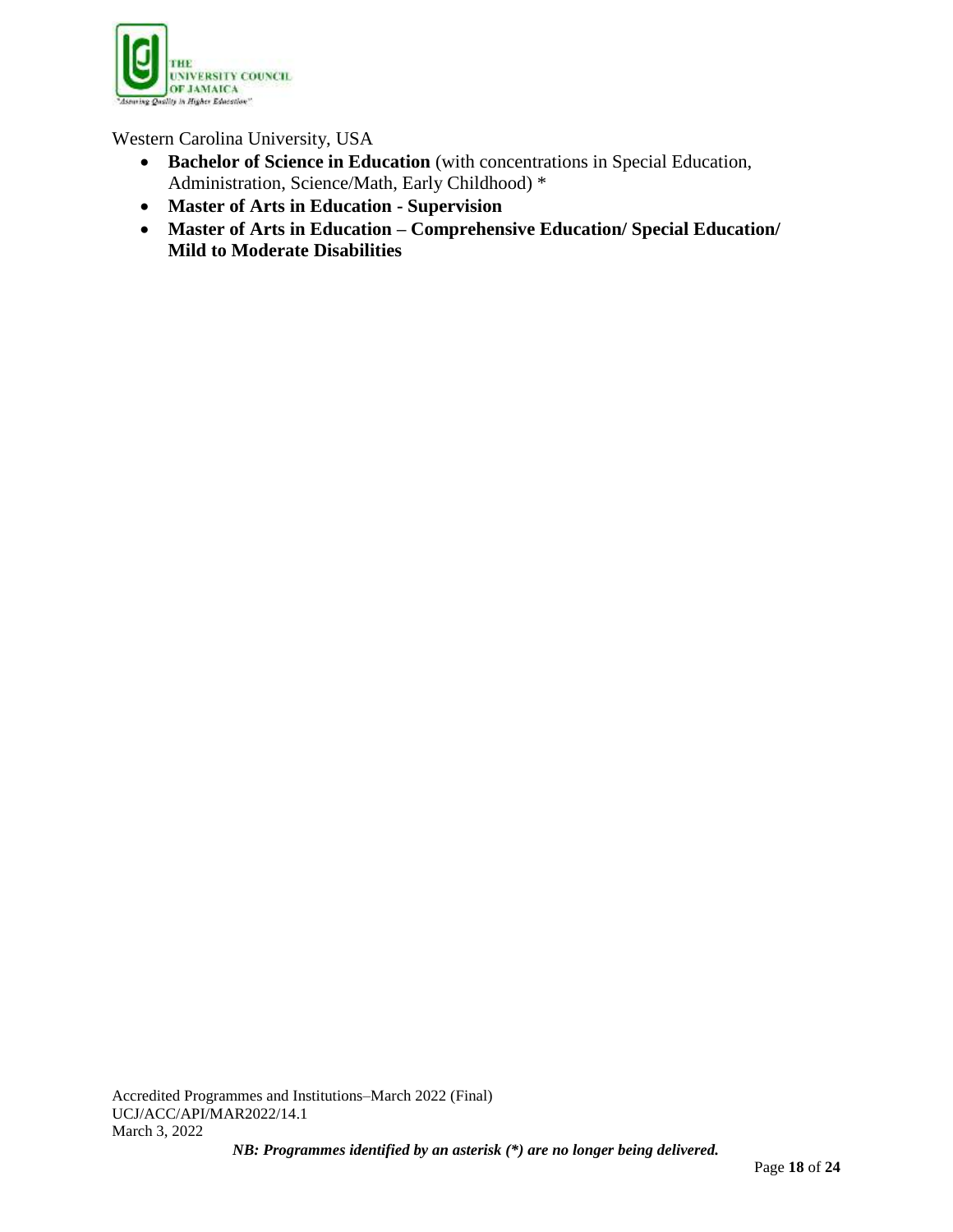![](_page_18_Picture_0.jpeg)

### **7. OVERSEAS INSTITUTIONS WITH PROGRAMMES RECOGNIZED BY THE UCJ** *(Programmes that are Recognized by the UCJ have the same standing and recognition as the Accredited programme)*

# Heriot-Watt University

*The Ordinary Bachelors Degrees (listed below) are recognized as equivalent to the first 3 years of the four-year Bachelors Degrees and the first 2 years of the three-year Bachelors Degrees.*

- **Bachelor of Arts in Business and Finance (Ordinary Bachelor's Degree)**  *(recognition expired July 1, 2019)*
- **Bachelor of Arts in Management (Ordinary Bachelor's Degree)** *(recognition expired July 1, 2019)*
- **Bachelor of Business Administration (Ordinary Bachelor's Degree)** *(recognition expired July 1, 2019)*
- **Master of Business Administration**

Walden University

- **Master of Science in Education** *(recognition expired August 31, 2020)*
- **Master of Science in Early Childhood Studies** *(recognition expired August 31, 2020)*
- **Master of Science in Instructional Design** *(recognition expired August 31, 2020)*
- **Doctor of Education** *(recognition expired August 31, 2020)*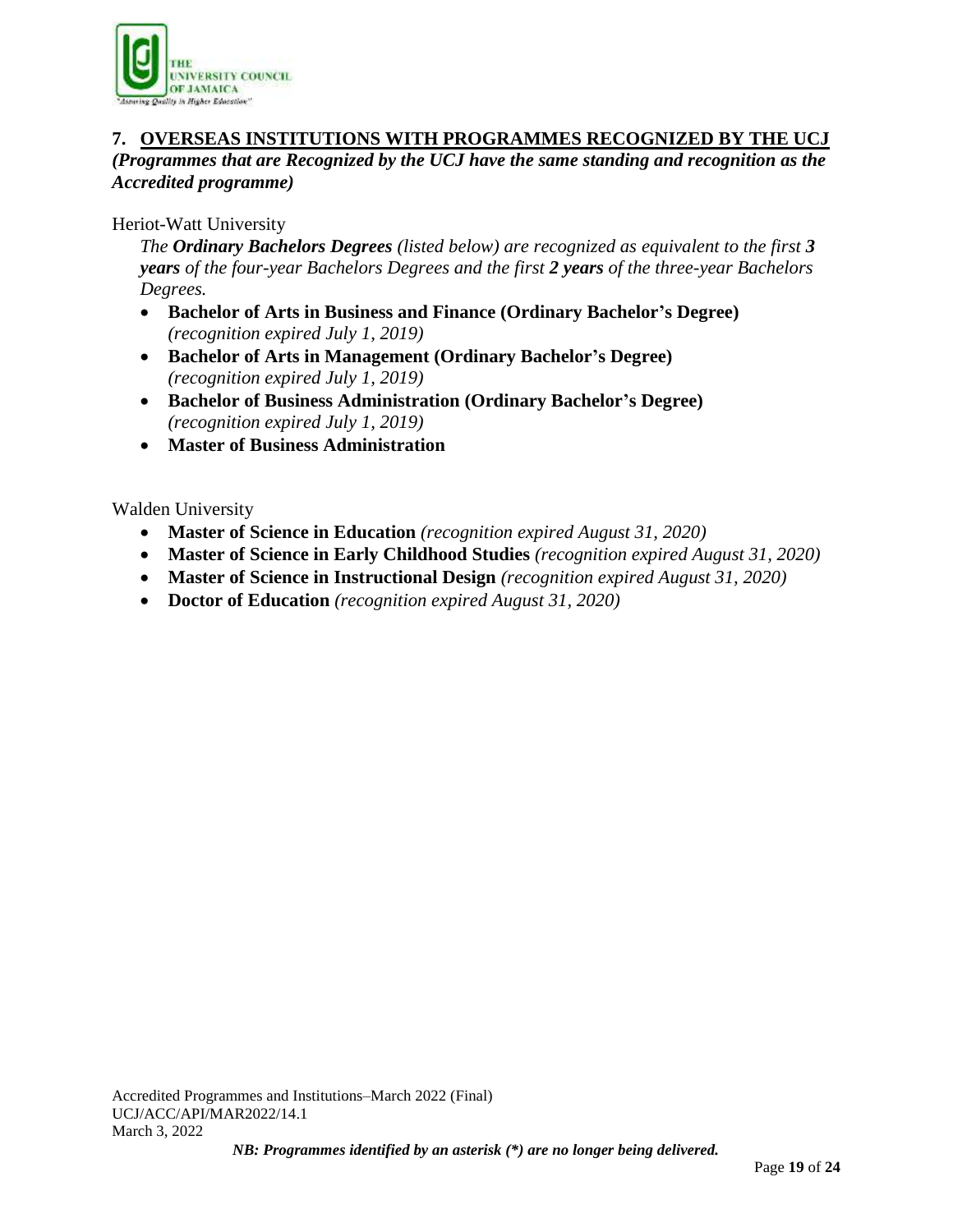![](_page_19_Picture_0.jpeg)

# **8. OVERSEAS INSTITUTIONS WITH PROGRAMMES ACCREDITED BY THE UCJ**

Suriname College of Hospitality and Tourism

 **Bachelor of Science in Hospitality and Tourism Management** *(accreditation expired September 30, 2014)*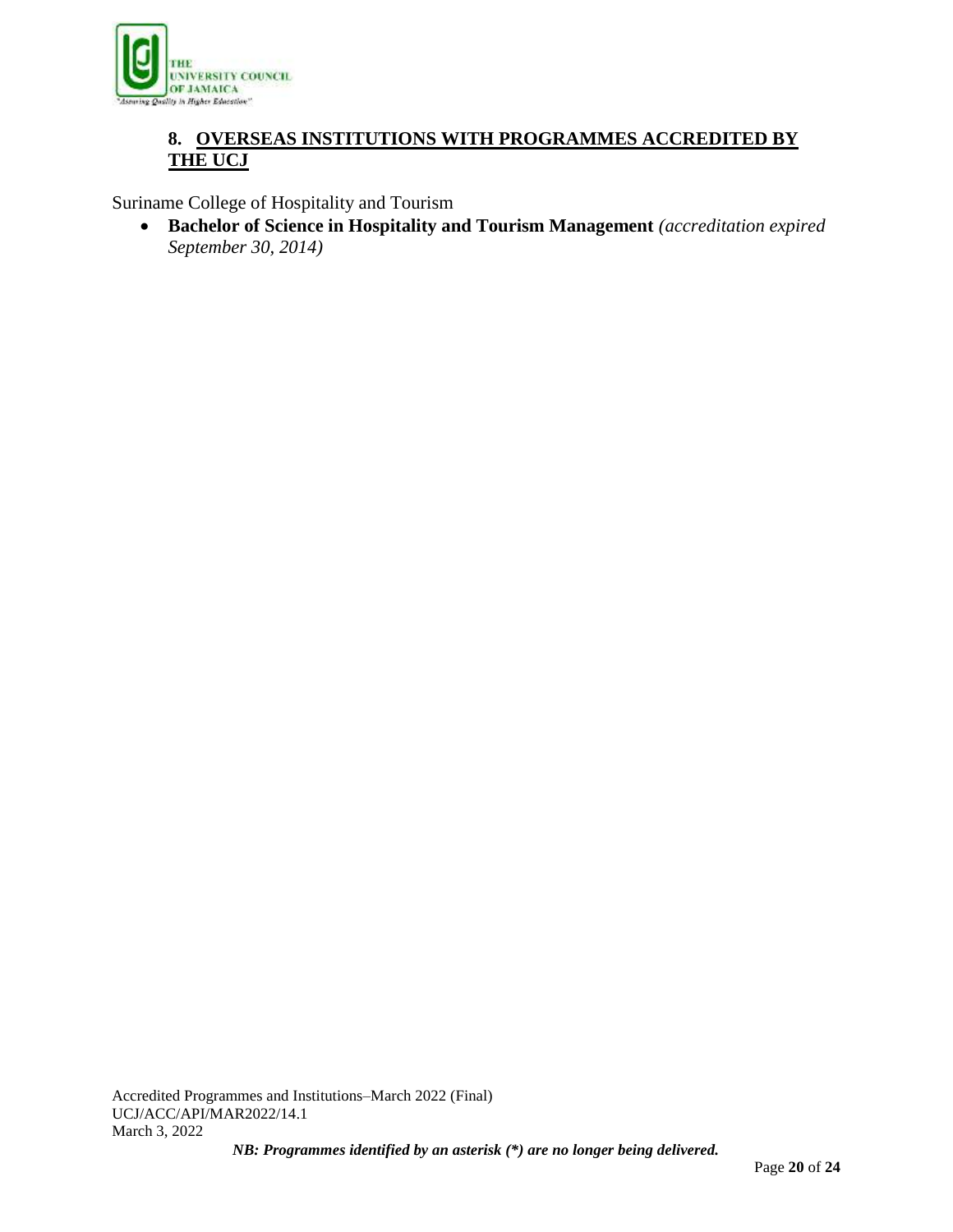![](_page_20_Picture_0.jpeg)

### **THE ACCREDITATION PROCESS**

To be eligible to submit programmes for accreditation, local institutions must first seek registration by the University Council of Jamaica (UCJ). In the case of overseas institutions seeking accreditation/recognition for programmes delivered in Jamaica, the institutions must first be accredited/recognized by the credible authority in the country of origin. On that basis, those institutions would not need to be registered by the UCJ.

### **REGISTRATION**

The aim of registration is to certify that an institution meets certain minimum operating standards required for the conduct of a tertiary institution in Jamaica. It is a first step towards the accreditation of programmes offered by an institution. Registration, therefore, is a pre-accreditation status. The criteria for registration are closely related to the criteria for accreditation since they are meant to provide registered institutions with a foundation for logical development towards accreditation. Accreditation is a voluntary process. The registration process is as follows:

# **Step 1 APPLICATION FOR REGISTRATION**

- The scheduling of a preliminary meeting with the institution to discuss the quality assurance framework, the requirements of the documentation and the registration process;
- Institutions are provided with the following documents:
	- o The Registration Process: Guidelines for Registration
	- o Application for Registration
	- o Registration Process
- The institution's submission of an Application for Registration;
- The processing and review of documents submitted by the institution to determine eligibility for Registration visit.

#### **Step 2 SITE VISIT**

- The selection and training of an evaluation team for the Registration visit;
- The interviewing of relevant stakeholders of the institution on-site and evaluation of the institution's facilities and resources by the evaluation team.

#### **Step 3 REPORT WRITING**

• The preparation of the Registration report by members of the evaluation team.

#### **Step 4 INSTITUTIONAL RESPONSE**

- The Registration report is sent to the President/Principal of the institution for review;
- The institution prepares a written response to the UCJ to address the recommendations in the Registration report.

#### **Step 5 REGISTRATION DECISION**

- The institution submits the response to the Registration report to the UCJ.
- The review of the Registration report and the institution's response by the Accreditation, Curriculum and Development Committee (AC&D) and the submission of a recommendation to Council;
- The Council's review of the recommendation of the AC&D;

Accredited Programmes and Institutions–March 2022 (Final) UCJ/ACC/API/MAR2022/14.1 March 3, 2022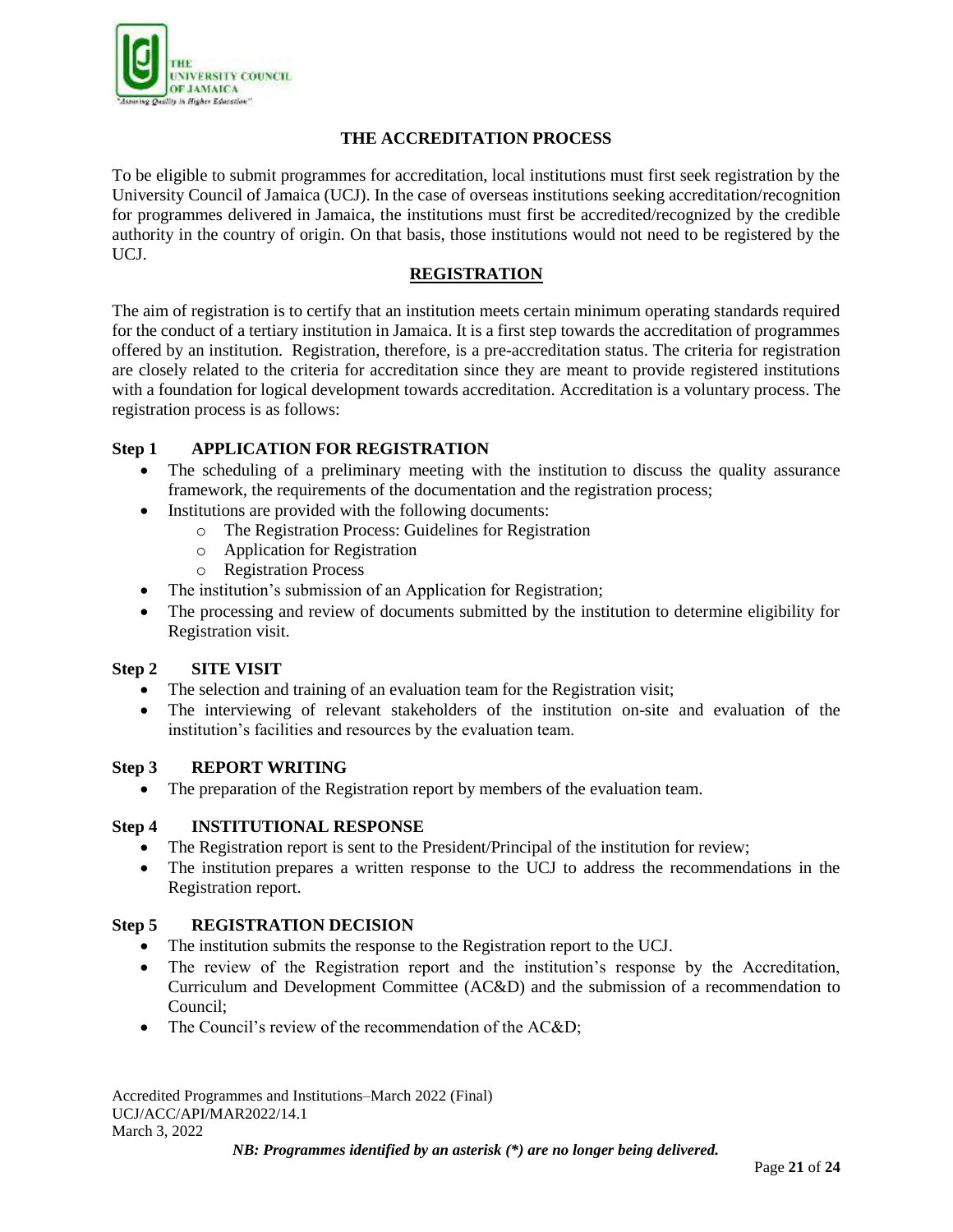![](_page_21_Picture_0.jpeg)

- Council may delay a decision and ask that the institution address particular issues. In such a case, the application would revert to Step 4 of the process;
- The decision of Council is communicated to the institution in writing.

Once registered, an institution has a maximum of four years to submit programme(s) for accreditation.

Accreditation is the status granted to a programme or an institution that has been found, through self-study and peer review, to meet or exceed established standards for educational quality. Accreditation promotes the improvement of educational quality through self-evaluation, self-regulation and accountability. The role of the accrediting body is to ensure the attainment and maintenance of quality through application of educational standards. The process for programme and institutional accreditation is outlined below:

# **A) PROGRAMME ACCREDITATION**

#### **Step 6 APPLICATION FOR ACCREDITATION**

- The scheduling of training of staff of the institution in preparing for accreditation;
- Institutions are provided with the following documents:
	- o The Accreditation Process: Guidelines for Programme Accreditation
	- o Application for Programme Accreditation
	- o Accreditation Process
- The institution's submission of a completed application for programme accreditation;
- The processing and review of documents submitted by the institution to determine eligibility for an accreditation visit.

#### **Step 7 ACCREDITATION SITE VISIT**

- The selection and training of an evaluation team for the accreditation visit;
- The interviewing of relevant stakeholders of the institution including students, graduates and employers of graduates and an evaluation of the institution's facilities and resources by members of the evaluation team.

#### **Step 8 REPORT WRITING**

The preparation of the Accreditation report by members of the evaluation team.

#### **Step 9 INSTITUTIONAL RESPONSE**

- The Accreditation report is sent to the President/Principal of the institution for review;
- The institution prepares a written response to the UCJ to address the recommendations in the Accreditation report.

#### **Step 10 ACCREDITATION DECISION**

- The institution submits the response to the Accreditation report to the UCJ.
- The review of the Accreditation report and the Institution's response by the Accreditation, Curriculum and Development Committee (AC&D) and the submission of recommendation to Council;
- The Council's review of the recommendation of the AC&D;
- Council may delay a decision and ask that the institution address particular issues. In such a case, the application would revert to Step 9 of the process;

Accredited Programmes and Institutions–March 2022 (Final) UCJ/ACC/API/MAR2022/14.1 March 3, 2022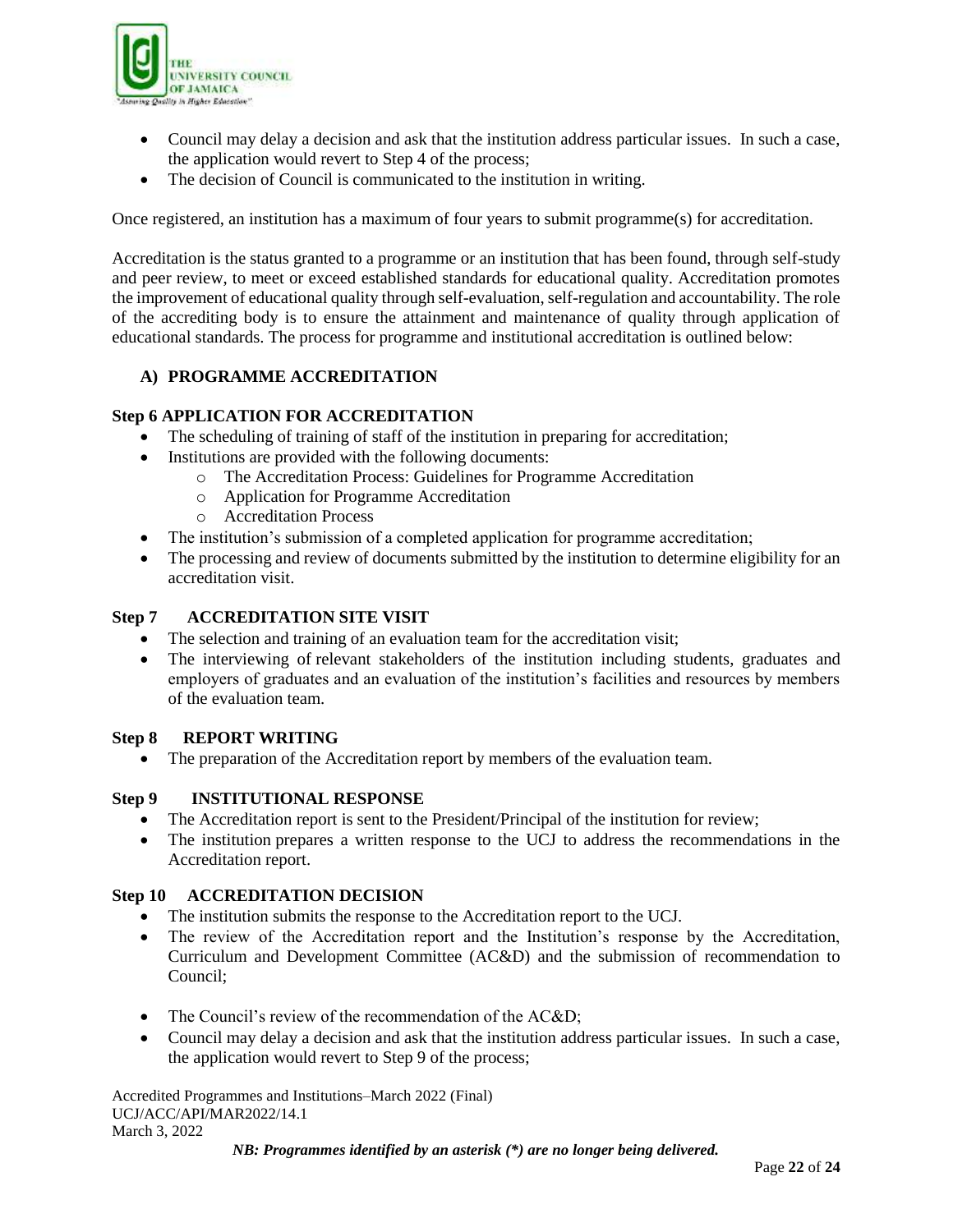![](_page_22_Picture_0.jpeg)

• The decision of Council is communicated to the institution in writing.

#### **Step 11** Monitoring

• The institution that has been granted programme accreditation submits annual status reports during the period of accreditation. For first time accreditation, the maximum period of accreditation is four years. Subsequently, the maximum period is five years.

**Step 12** Re-accreditation

 The institution submits an application to renew accreditation at the end of the period of accreditation. A full re-evaluation of the programme(s) is undertaken.

# **B) INSTITUTIONAL ACCREDITATION**

Institutional Accreditation is the status granted to an institution that has been found to meet or exceed established standards for educational quality. Institutional accreditation is the comprehensive evaluation of the institution and its academic and administrative effectiveness, with specific focus on the robustness of its Internal Quality Assurance (IQA) system and on overall systems, policies and practices of the institution and how they impact the quality of all programmes offered by the institution.

The Internal Quality Assurance (IQA) system of the institution has mechanisms that ensure through evaluation and application, *inter alia*, whether its:

- mission and goals are appropriate;
- academic programmes meet the standards for the discipline and the profession and are consistent with the mission of the institution;
- teaching staff are competent, appropriately qualified and providing effective teaching and learning experiences (the institution should also apply fair and transparent processes for the recruitment of its staff/faculty);
- learning resources are adequate and appropriate to enable students learning (including library and information, technological and physical resources);
- student support services are appropriate and readily accessible;
- management of its financial resources in changing economic conditions is adequate and effective;
- engagement in continuous improvement is informed by gathering and analysing data on its effectiveness and on student success, and that such data is used to guide planning, decision making and resource allocation.

An institution seeking institutional accreditation must undergo the following process:

#### **Step 1 LETTER OF INTENT**

• The Institution submits an expression of interest.

#### **Step 2 ELIGIBILITY CRITERIA**

- Submission of evidence of meeting eligibility criteria.
- If the eligibility evidence is deemed satisfactory, the institution is granted *Candidacy for Institutional Accreditation.*

Accredited Programmes and Institutions–March 2022 (Final) UCJ/ACC/API/MAR2022/14.1 March 3, 2022